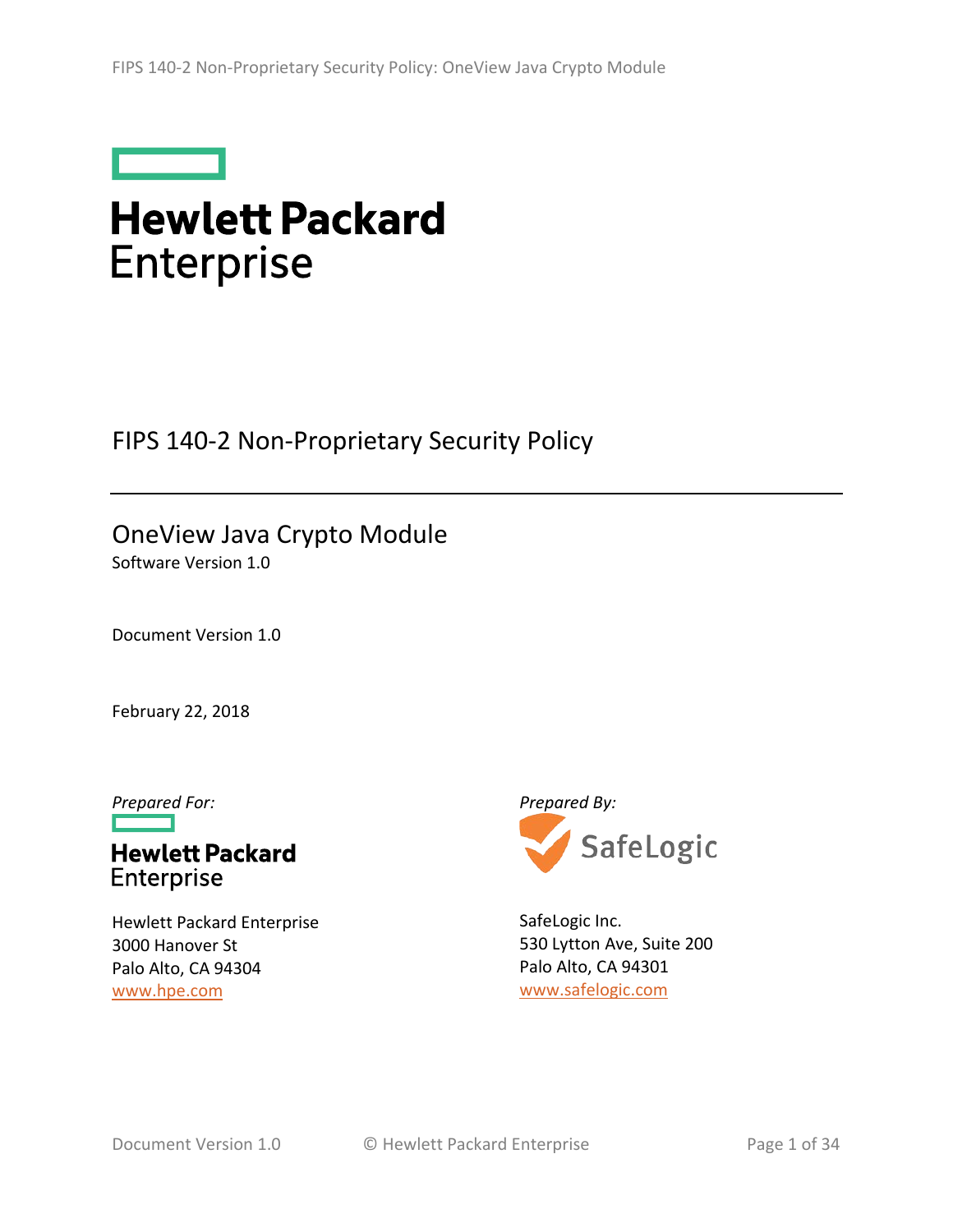FIPS 140-2 Non-Proprietary Security Policy: OneView Java Crypto Module

#### **Abstract**

This document provides a non-proprietary FIPS 140-2 Security Policy for the OneView Java Crypto Module.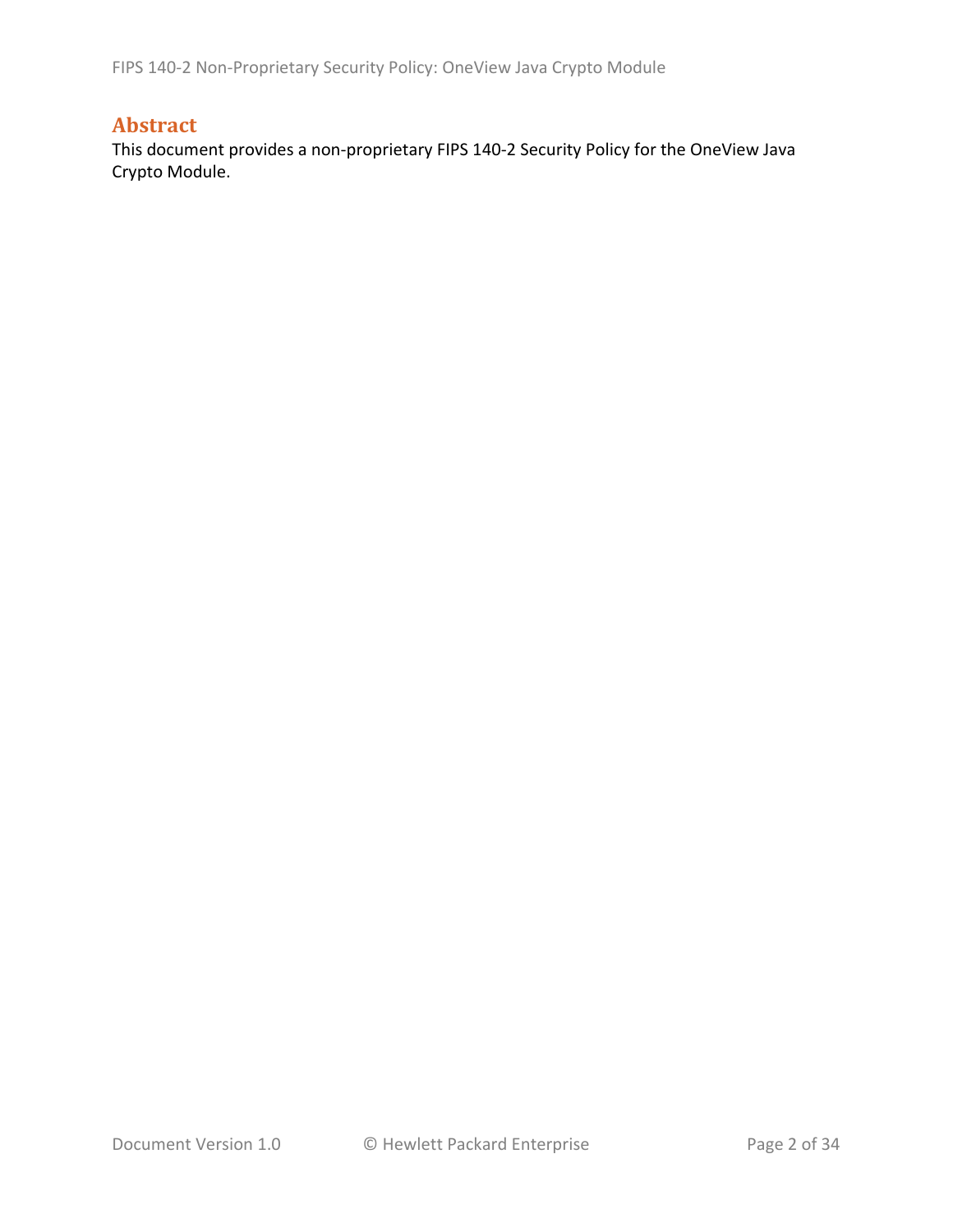# **Table of Contents**

| $\mathbf{1}$            |       |  |
|-------------------------|-------|--|
|                         | 1.1   |  |
|                         | 1.2   |  |
|                         | 1.3   |  |
|                         | 1.4   |  |
| $\overline{2}$          |       |  |
|                         | 2.1   |  |
|                         | 2.1.1 |  |
|                         | 2.1.2 |  |
|                         | 2.1.3 |  |
|                         | 2.1.4 |  |
|                         | 2.1.5 |  |
|                         | 2.1.6 |  |
|                         | 2.2   |  |
|                         | 2.2.1 |  |
|                         | 2.2.2 |  |
|                         | 2.3   |  |
|                         | 2.4   |  |
|                         | 2.4.1 |  |
|                         | 2.4.2 |  |
|                         | 2.5   |  |
|                         | 2.6   |  |
|                         | 2.6.1 |  |
|                         | 2.7   |  |
|                         | 2.7.1 |  |
|                         | 2.7.2 |  |
|                         | 2.8   |  |
| $\overline{\mathbf{3}}$ |       |  |
|                         | 3.1   |  |
|                         | 3.1.1 |  |
|                         | 3.1.2 |  |
|                         | 3.1.3 |  |
|                         | 3.1.4 |  |
|                         | 3.1.5 |  |
| 4                       |       |  |
|                         | 4.1   |  |
|                         | 4.2   |  |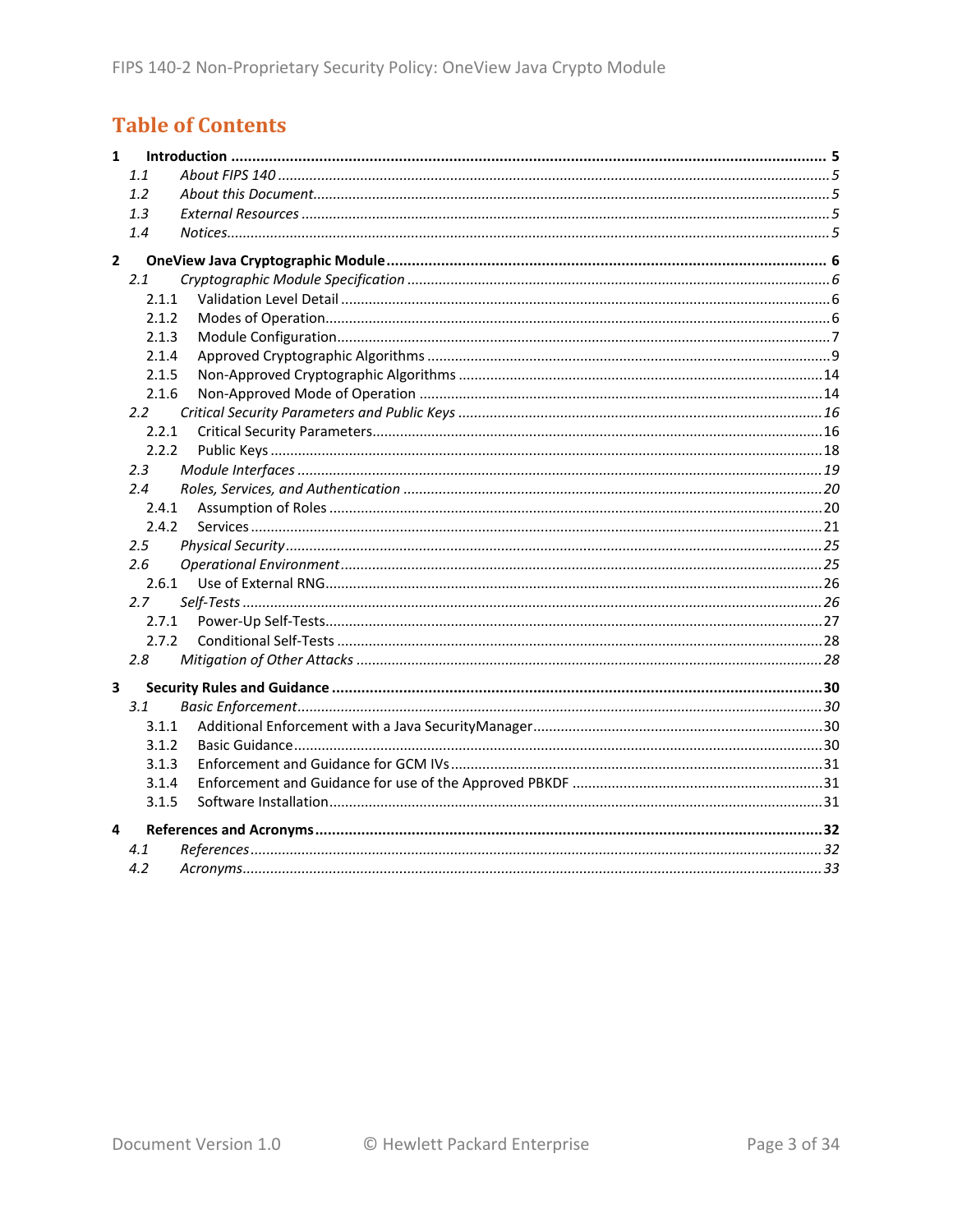## **List of Tables**

# **List of Figures**

|--|--|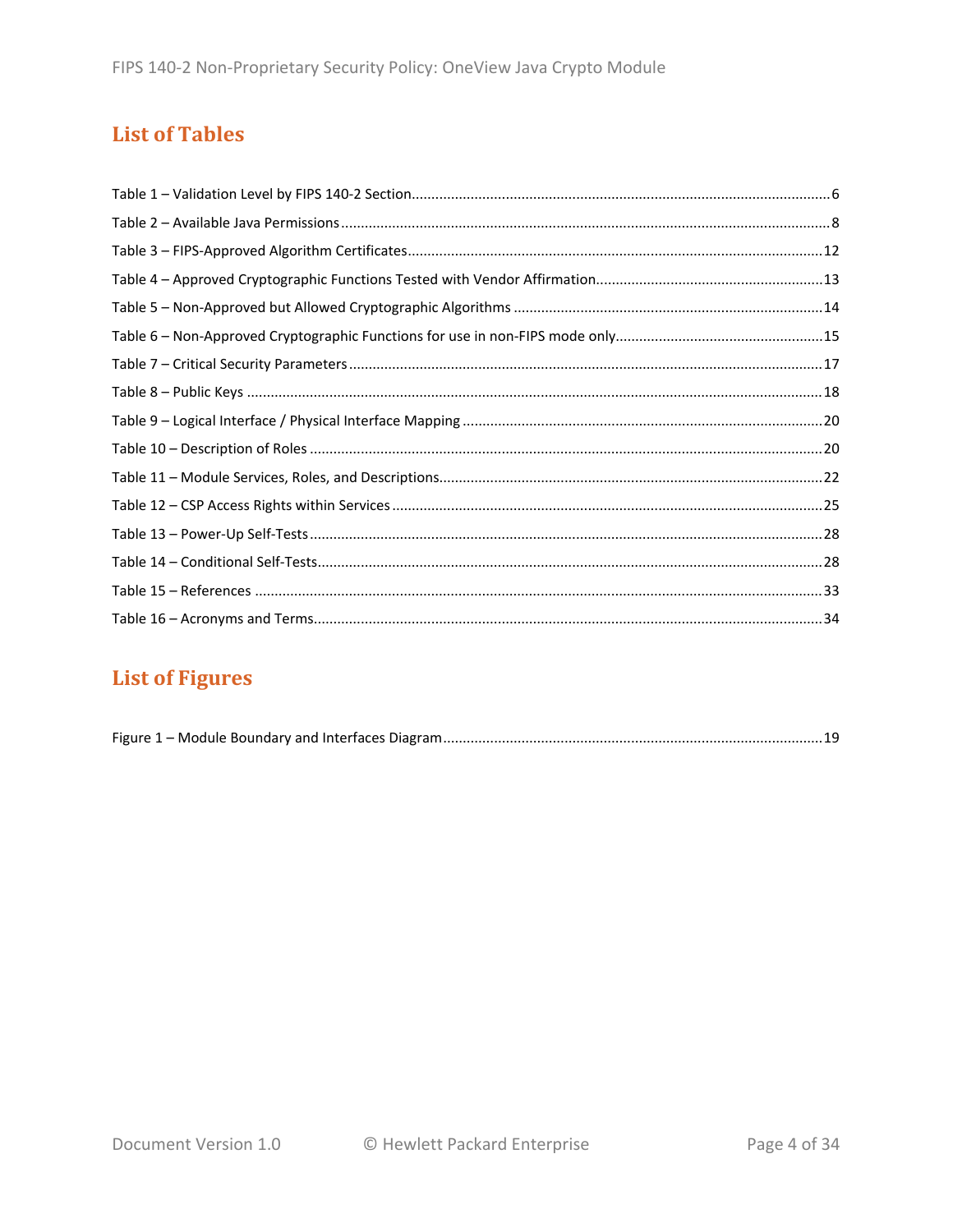# <span id="page-4-0"></span>**1 Introduction**

#### <span id="page-4-1"></span>**1.1 About FIPS 140**

Federal Information Processing Standards Publication 140-2 — Security Requirements for Cryptographic Modules specifies requirements for cryptographic modules to be deployed in a Sensitive but Unclassified environment. The National Institute of Standards and Technology (NIST) and Communications Security Establishment Canada (CSE) Cryptographic Module Validation Program (CMVP) run the FIPS 140 program. The NVLAP accredits independent testing labs to perform FIPS 140 testing; the CMVP validates modules meeting FIPS 140 validation. *Validated* is the term given to a module that is documented and tested against the FIPS 140 criteria.

More information is available on the CMVP website at [http://csrc.nist.gov/groups/STM/cmvp/index.html.](http://csrc.nist.gov/groups/STM/cmvp/index.html)

#### <span id="page-4-2"></span>**1.2 About this Document**

This non-proprietary Cryptographic Module Security Policy for OneView Java Crypto Module from Hewlett Packard Enterprise provides an overview of the product and a high-level description of how it meets the the overall Level 1 security requirements of FIPS 140-2.

<span id="page-4-3"></span>The OneView Java Crypto Module may also be referred to as the "module" in this document.

#### **1.3 External Resources**

The Hewlett Packard Enterprise website [\(https://www.hpe.com/\)](https://www.hpe.com/) contains information on Hewlett Packard Enterprise services and products. The Cryptographic Module Validation Program website contains links to the FIPS 140-2 certificate and Hewlett Packard Enterprise contact information.

#### <span id="page-4-4"></span>**1.4 Notices**

This document may be freely reproduced and distributed in its entirety without modification.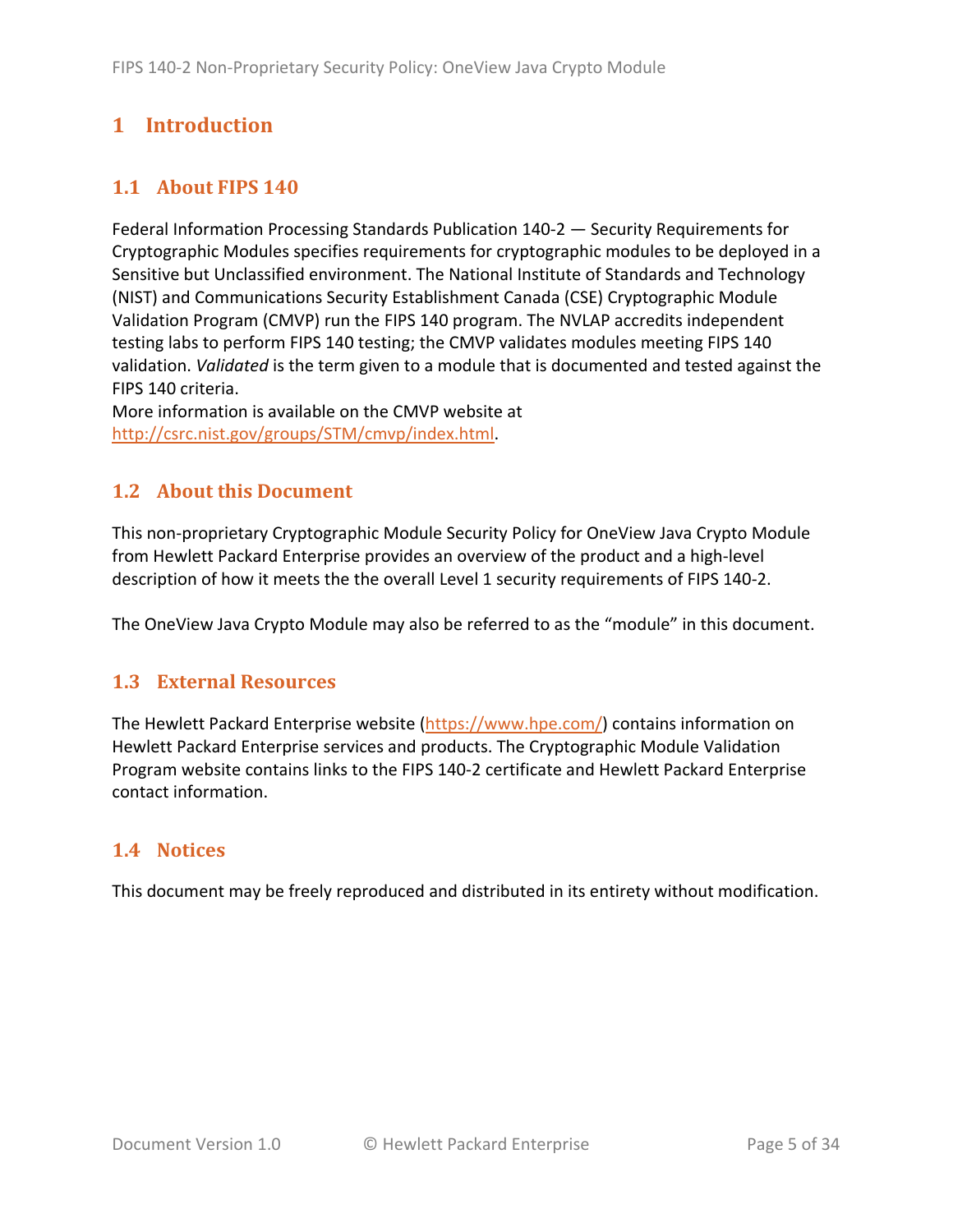# <span id="page-5-0"></span>**2 OneView Java Crypto Module**

#### <span id="page-5-1"></span>**2.1 Cryptographic Module Specification**

The OneView Java Crypto Module is a standards-based "Drop-in Compliance™" cryptographic engine for native Java environments. The module delivers core cryptographic functions to mobile and server platforms and features robust algorithm support, including Suite B algorithms. The OneView Java Crypto Module offloads secure key management, data integrity, data at rest encryption, and secure communications to a trusted implementation.

The module's logical cryptographic boundary is the Java Archive (JAR) file (ccj-3.0.1.jar). The module is a multi-chip standalone embodiment installed on a General Purpose Device. The module is a software module and relies on the physical characteristics of the host platform. The module's physical cryptographic boundary is defined by the enclosure of the host platform. All operations of the module occur via calls from host applications and their respective internal daemons/processes. As such there are no untrusted services calling the services of the module.

#### <span id="page-5-2"></span>**2.1.1 Validation Level Detail**

| <b>FIPS 140-2 Section Title</b>                | <b>Validation</b><br><b>Level</b> |
|------------------------------------------------|-----------------------------------|
| Cryptographic Module Specification             |                                   |
| Cryptographic Module Ports and Interfaces      |                                   |
| Roles, Services, and Authentication            |                                   |
| <b>Finite State Model</b>                      |                                   |
| <b>Physical Security</b>                       | N/A                               |
| <b>Operational Environment</b>                 |                                   |
| Cryptographic Key Management                   |                                   |
| Electromagnetic Interference / Electromagnetic |                                   |
| Compatibility                                  |                                   |
| Self-Tests                                     |                                   |
| Design Assurance                               |                                   |
| Mitigation of Other Attacks                    |                                   |

The following table lists the level of validation for each area in FIPS 140-2:

<span id="page-5-3"></span>**Table 1 – Validation Level by FIPS 140-2 Section**

#### **2.1.2 Modes of Operation**

The module supports two modes of operation: Approved and Non-approved. The module will be in FIPS-approved mode when the appropriate factory is called. To verify that a module is in the Approved Mode of operation, the user can call a FIPS-approved mode status method (*CryptoServicesRegistrar.isInApprovedOnlyMode()*). If the module is configured to allow approved and non-approved mode operation, a call to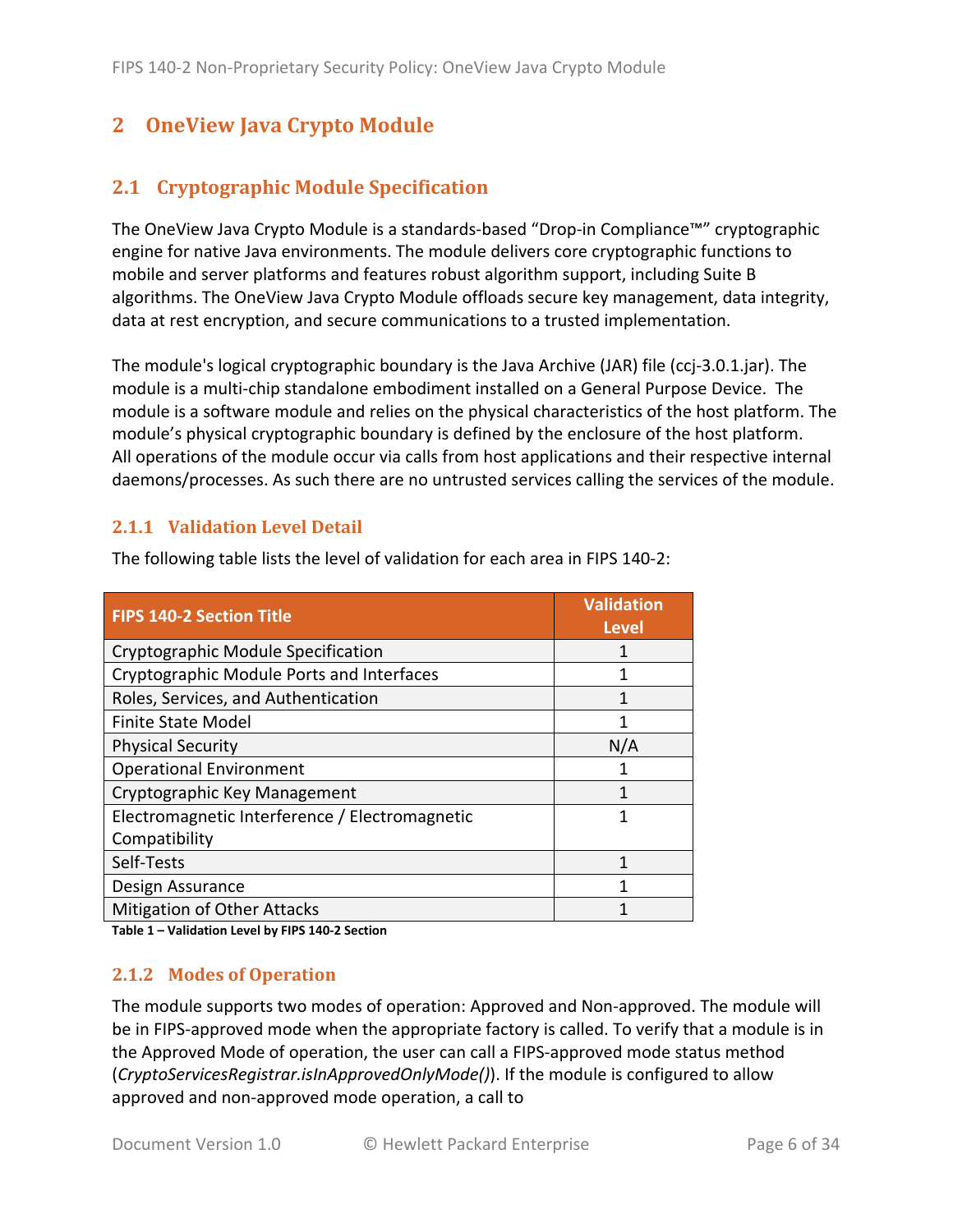*CryptoServicesRegistrar.setApprovedMode(true)* will switch the current thread of user control into approved mode.

In FIPS-approved mode, the module will not provide non-approved algorithms, therefore, exceptions will be called if the user tries to access non-approved algorithms in the Approved Mode.

#### <span id="page-6-0"></span>**2.1.3 Module Configuration**

In default operation, the module will start with both approved and non-approved mode enabled.

If the module detects that the system property *com.safelogic.cryptocomply.fips.approved\_only*  is set to *true* the module will start in approved mode and non-approved mode functionality will not be available.

If the underlying JVM is running with a Java Security Manager installed, the module will be running in approved mode with secret and private key export disabled.

Use of the module with a Java Security Manager requires the setting of some basic permissions to allow the module HMAC-SHA-256 software integrity test to take place as well as to allow the module itself to examine secret and private keys. The basic permissions required for the module to operate correctly with a Java Security Manager are indicated by a Y in the **Req** column of Table 2 – [Available Java Permissions.](#page-7-0)

| <b>Permission</b>        | <b>Settings</b>               | <b>Req</b> | <b>Usage</b>                                        |
|--------------------------|-------------------------------|------------|-----------------------------------------------------|
| <b>RuntimePermission</b> | "getProtectionDomain"         | Y          | Allows checksum to be<br>carried out on jar         |
| <b>RuntimePermission</b> | "accessDeclaredMembers"       | Y          | Allows use of reflection<br>API within the provider |
| PropertyPermission       | "java.runtime.name", "read"   | N          | Only if configuration<br>properties are used        |
| SecurityPermission       | "putProviderProperty.BCFIPS"  | N          | Only if provider<br>installed during<br>execution   |
| CryptoServicesPermission | "unapprovedModeEnabled"       | N          | Only if unapproved<br>mode algorithms<br>required   |
| CryptoServicesPermission | "changeToApprovedModeEnabled" | N          | Only if threads allowed                             |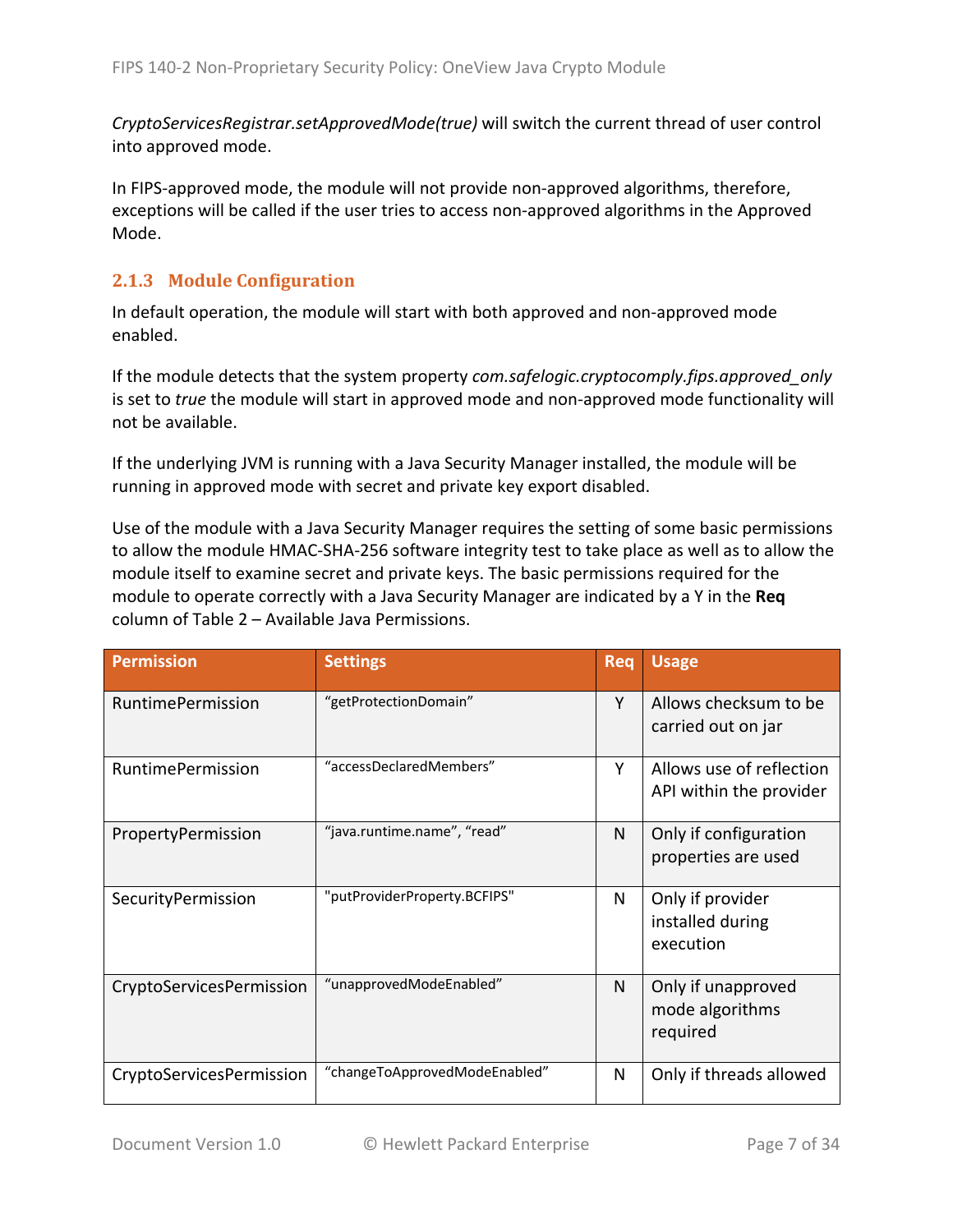| <b>Permission</b>        | <b>Settings</b>           | Req          | <b>Usage</b>                                                                            |
|--------------------------|---------------------------|--------------|-----------------------------------------------------------------------------------------|
|                          |                           |              | to change modes                                                                         |
| CryptoServicesPermission | "exportSecretKey"         | $\mathsf{N}$ | To allow export of<br>secret keys only                                                  |
| CryptoServicesPermission | "exportPrivateKey"        | $\mathsf{N}$ | To allow export private<br>keys only                                                    |
| CryptoServicesPermission | "exportKeys"              | Y            | Required to be applied<br>for the module itself.<br>Optional for any other<br>codebase. |
| CryptoServicesPermission | "tlsNullDigestEnabled"    | N            | Only required for TLS<br>digest calculations                                            |
| CryptoServicesPermission | "tlsPKCS15KeyWrapEnabled" | $\mathsf{N}$ | Only required if TLS is<br>used with RSA<br>encryption                                  |
| CryptoServicesPermission | "tlsAlgorithmsEnabled"    | N            | Enables both<br>NullDigest and<br>PKCS15KeyWrap                                         |
| CryptoServicesPermission | "defaultRandomConfig"     | N            | Allows setting of<br>default SecureRandom                                               |
| CryptoServicesPermission | "threadLocalConfig"       | N            | Required to set a<br>thread local property in<br>the<br>CryptoServicesRegistrar         |
| CryptoServicesPermission | "globalConfig"            | N            | Required to set a global<br>property in the<br>CryptoServicesRegistrar                  |

<span id="page-7-0"></span>**Table 2 – Available Java Permissions**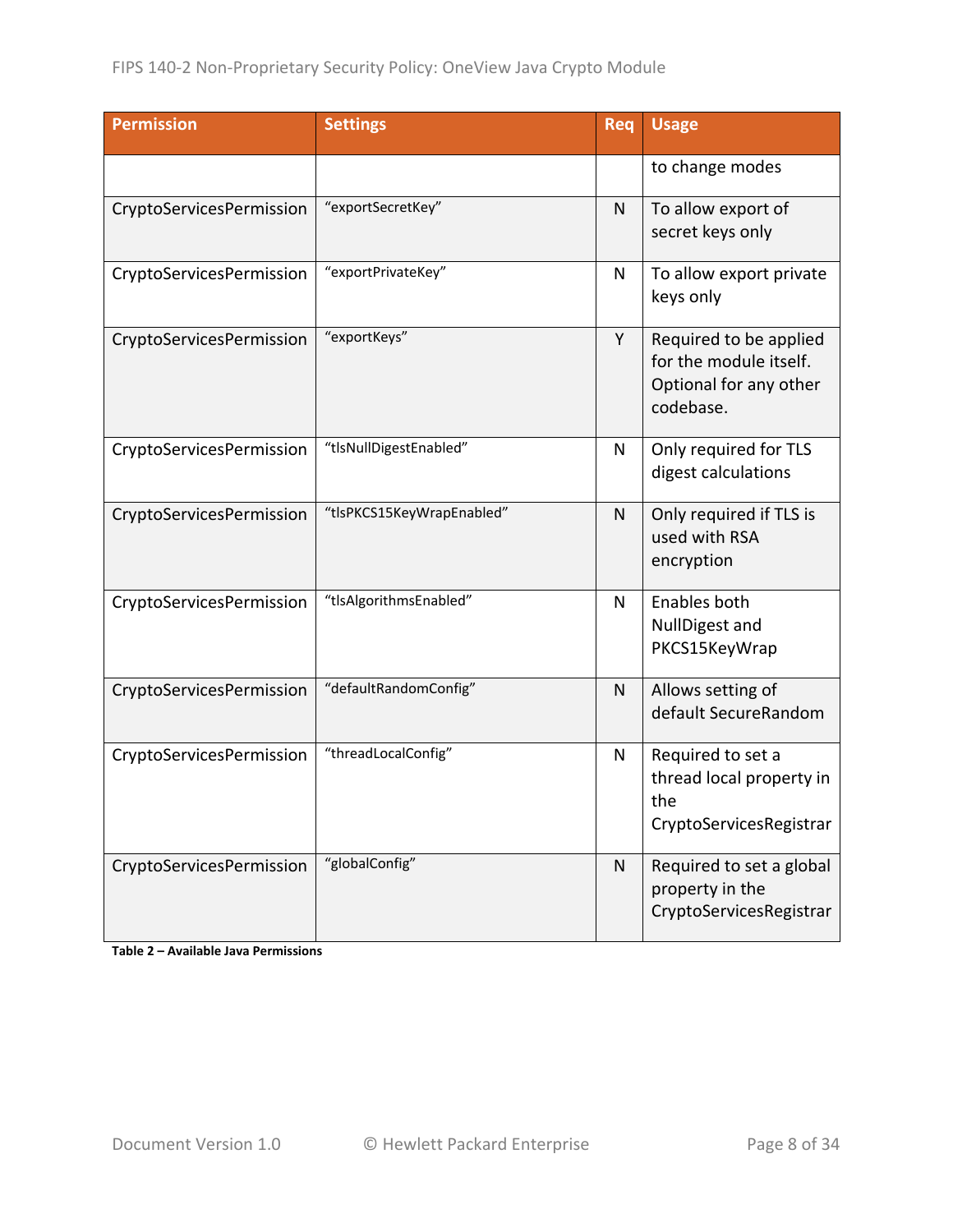#### <span id="page-8-2"></span><span id="page-8-1"></span>**2.1.4 Approved Cryptographic Algorithms**

The module's cryptographic algorithm implementations have received the following certificate numbers from the Cryptographic Algorithm Validation Program.

<span id="page-8-0"></span>

| <b>CAVP Cert.</b>                  | <b>Algorithm</b>                                            | <b>Standard</b>                        | <b>Mode/Method</b>                            | <b>Key Lengths, Curves or</b><br><b>Moduli</b>                                | <b>Use</b>                 |
|------------------------------------|-------------------------------------------------------------|----------------------------------------|-----------------------------------------------|-------------------------------------------------------------------------------|----------------------------|
| 4702                               | <b>AES</b>                                                  | <b>FIPS 197</b><br>SP 800-38A          | ECB, CBC, OFB,<br>CFB8, CFB128,<br><b>CTR</b> | 128, 192, 256                                                                 | Encryption, Decryption     |
| Based on<br>4702                   | <b>AES-CBC</b><br><b>Ciphertext</b><br><b>Stealing (CS)</b> | Addendum to<br>SP 800-38A,<br>Oct 2010 | CBC-CS1,<br>CBC-CS2,<br>CBC-CS3               | 128, 192, 256                                                                 | Encryption, Decryption     |
| 4702                               | <b>CCM</b>                                                  | SP 800-38C                             | <b>AES</b>                                    | 128, 192, 256                                                                 | Generation, Authentication |
| 4702 (AES)<br>2494<br>(Triple-DES) | <b>CMAC</b>                                                 | SP 800-38B                             | AES, Triple-DES                               | AES with 128, 192, 256<br>Triple-DES with<br>$2$ -key <sup>1</sup> ,<br>3-key | Generation, Authentication |
| 4702                               | GCM/GMAC <sup>2</sup>                                       | SP 800-38D                             | <b>AES</b>                                    | 128, 192, 256                                                                 | Generation, Authentication |
| 1600                               | <b>DRBG</b>                                                 | SP 800-90A                             | Hash DRBG,<br>HMAC DRBG,<br><b>CTR DRBG</b>   | 112, 128, 192, 256                                                            | Random Bit Generation      |

<sup>&</sup>lt;sup>1</sup> 2<sup>20</sup> block limit is enforced by module<br><sup>2</sup> GCM with an internally generated IV, see section [3.1.2](#page-29-4) concerning external IVs. IV generation is compliant with IG A.5.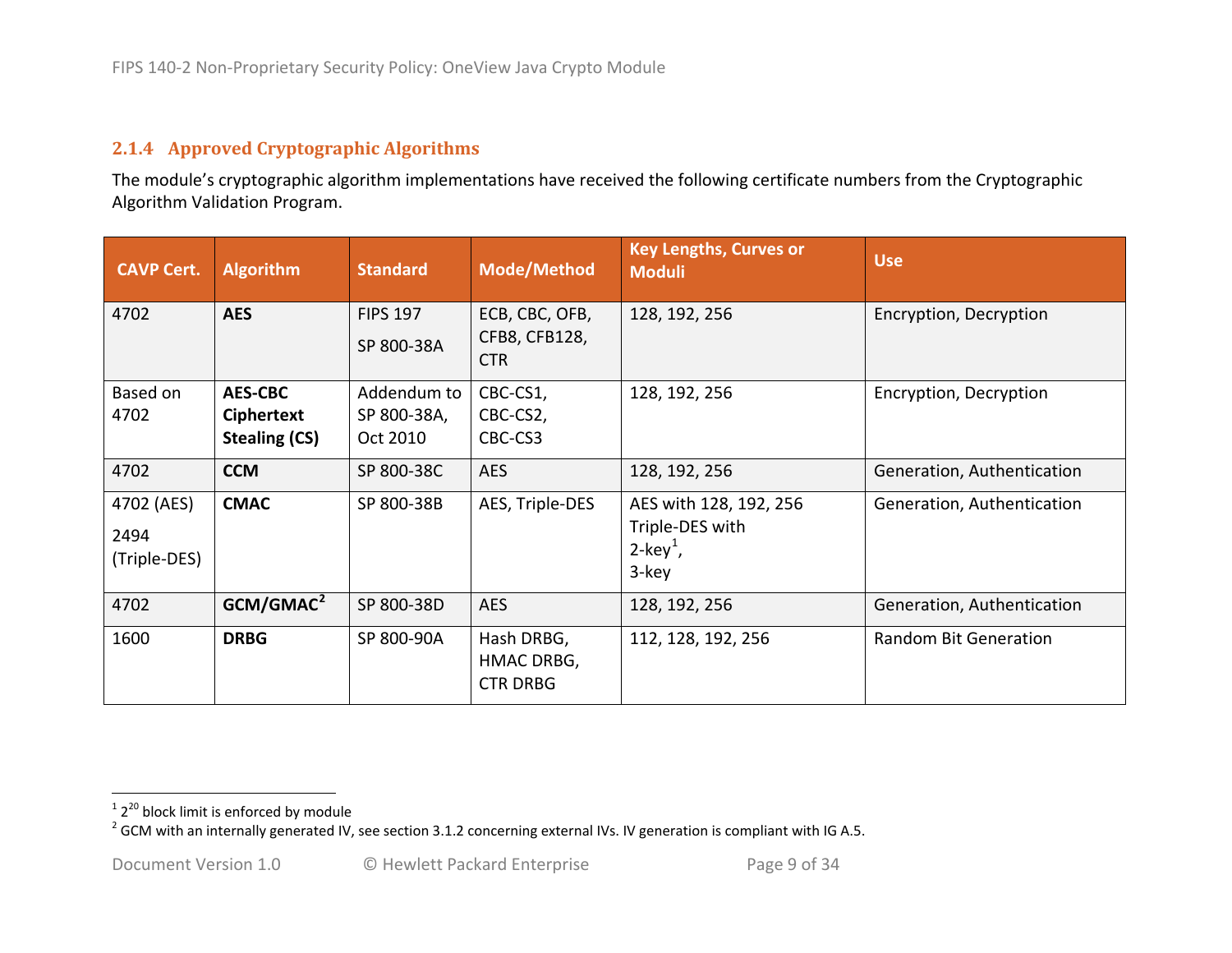<span id="page-9-0"></span>

| <b>CAVP Cert.</b>  | <b>Algorithm</b> | <b>Standard</b> | <b>Mode/Method</b>                                                                                                                                  | <b>Key Lengths, Curves or</b><br><b>Moduli</b>                                                                                                                                                                            | <b>Use</b>                        |
|--------------------|------------------|-----------------|-----------------------------------------------------------------------------------------------------------------------------------------------------|---------------------------------------------------------------------------------------------------------------------------------------------------------------------------------------------------------------------------|-----------------------------------|
| 1244               | DSA <sup>2</sup> | FIPS 186-4      | PQG Generation,<br>PQG Verification,<br><b>Key Pair</b><br>Generation,<br>Signature<br>Generation,<br>Signature<br>Verification                     | 1024, 2048, 3072 bits (1024<br>only for SigVer)                                                                                                                                                                           | <b>Digital Signature Services</b> |
| 1160<br>1343 (CVL) | <b>ECDSA</b>     | FIPS 186-4      | Signature<br>Generation<br>Component, Key<br>Pair Generation,<br>Signature<br>Generation,<br>Signature<br>Verification,<br>Public Key<br>Validation | P-192*, P-224, P-256, P-384,<br>$P - 521$<br>K-163*, K-233, K-283, K-409,<br>K-571,<br>$B-163$ <sup>*</sup> ,<br>B-233, B-283, B-409, B-571<br>* Curves only used for Signature<br>Verification and Public Key Validation | <b>Digital Signature Services</b> |
| 3114               | <b>HMAC</b>      | FIPS 198-1      | $SHA-1,$<br>SHA-224,<br>SHA-256,<br>SHA-384,<br>SHA-512,<br>SHA-512/224,<br>SHA-512/256                                                             | Various (KS <bs, ks="BS,&lt;br">KS&gt;BS)</bs,>                                                                                                                                                                           | Generation, Authentication        |

 $2$  DSA signature generation with SHA-1 is only for use with protocols.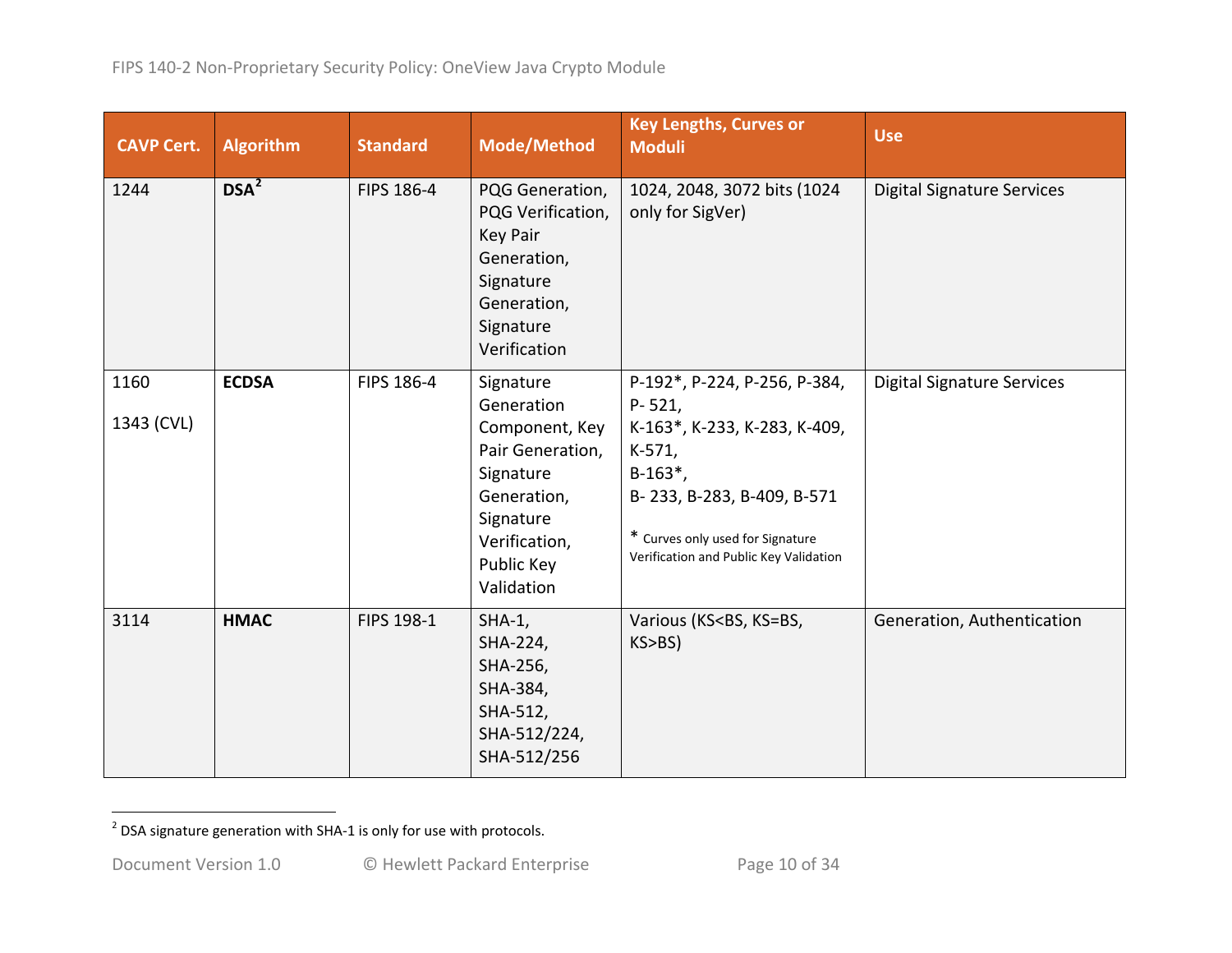<span id="page-10-3"></span><span id="page-10-2"></span><span id="page-10-1"></span><span id="page-10-0"></span>

| <b>CAVP Cert.</b>                  | <b>Algorithm</b>                                                       | <b>Standard</b>                 | <b>Mode/Method</b>                                                                               | <b>Key Lengths, Curves or</b><br><b>Moduli</b>                                                                                             | <b>Use</b>              |
|------------------------------------|------------------------------------------------------------------------|---------------------------------|--------------------------------------------------------------------------------------------------|--------------------------------------------------------------------------------------------------------------------------------------------|-------------------------|
| 130                                | KAS <sup>3</sup>                                                       | SP 800-56A-<br>rev <sub>2</sub> | KAS-FFC,<br><b>KAS-ECC</b>                                                                       | FB (L=2048, N=224),<br>FC (L=2048, N=256),<br>EB (P-224), EC (P-256),<br>ED (P-384), EE (P-521)                                            | Key Agreement           |
| 1344 (CVL)                         | <b>KAS</b><br>Component                                                | SP 800-56A                      | ECC-CDH<br>Primitive                                                                             | P-224, P-256, P-384, P-521, K-<br>233, K-283, K-409, K-571, B-<br>233, B-283, B-409, B-571                                                 | Key Agreement Primitive |
| 1342 (CVL)                         | <b>KDF, Existing</b><br><b>Application-</b><br>Specific <sup>4</sup>   | SP 800-135                      | TLS v1.0/1.1 KDF,<br>TLS 1.2 KDF, SSH<br>KDF, X9.63 KDF,<br><b>IKEv2 KDF, SRTP</b><br><b>KDF</b> | Various (See CVL #1342 for details)                                                                                                        | <b>KDF Services</b>     |
| 145                                | <b>KBKDF, using</b><br>Pseudorandom<br>Functions <sup>5</sup>          | SP 800-108                      | Counter Mode,<br>Feedback Mode,<br>Double-Pipeline<br><b>Iteration Mode</b>                      | CMAC-based KDF with AES, 2-<br>key Triple-DES, 3-key Triple-<br>DES or HMAC-based KDF with<br>SHA-1, SHA-224, SHA-256,<br>SHA-384, SHA-512 | <b>KDF Services</b>     |
| 4702 (AES)<br>2494<br>(Triple-DES) | <b>Key Wrapping</b><br><b>Using Block</b><br>Ciphers(KTS) <sup>6</sup> | SP 800-38F                      | KW, KWP, TKW                                                                                     | AES-128, AES-192, AES-256,<br>3-key Triple-DES                                                                                             | <b>Key Transport</b>    |

 $\frac{3}{4}$  Keys are not established directly into the module using the key agreement algorithms.<br> $\frac{4}{4}$  These protocols have not been reviewed or tested by the CAVP and CMVP.

<sup>&</sup>lt;sup>5</sup> Note: CAVP testing is not provided for use of the PRFs SHA-512/224 and SHA-512/256. These must not be used in approved mode.<br><sup>6</sup> Keys are not established directly into the module using key unwrapping.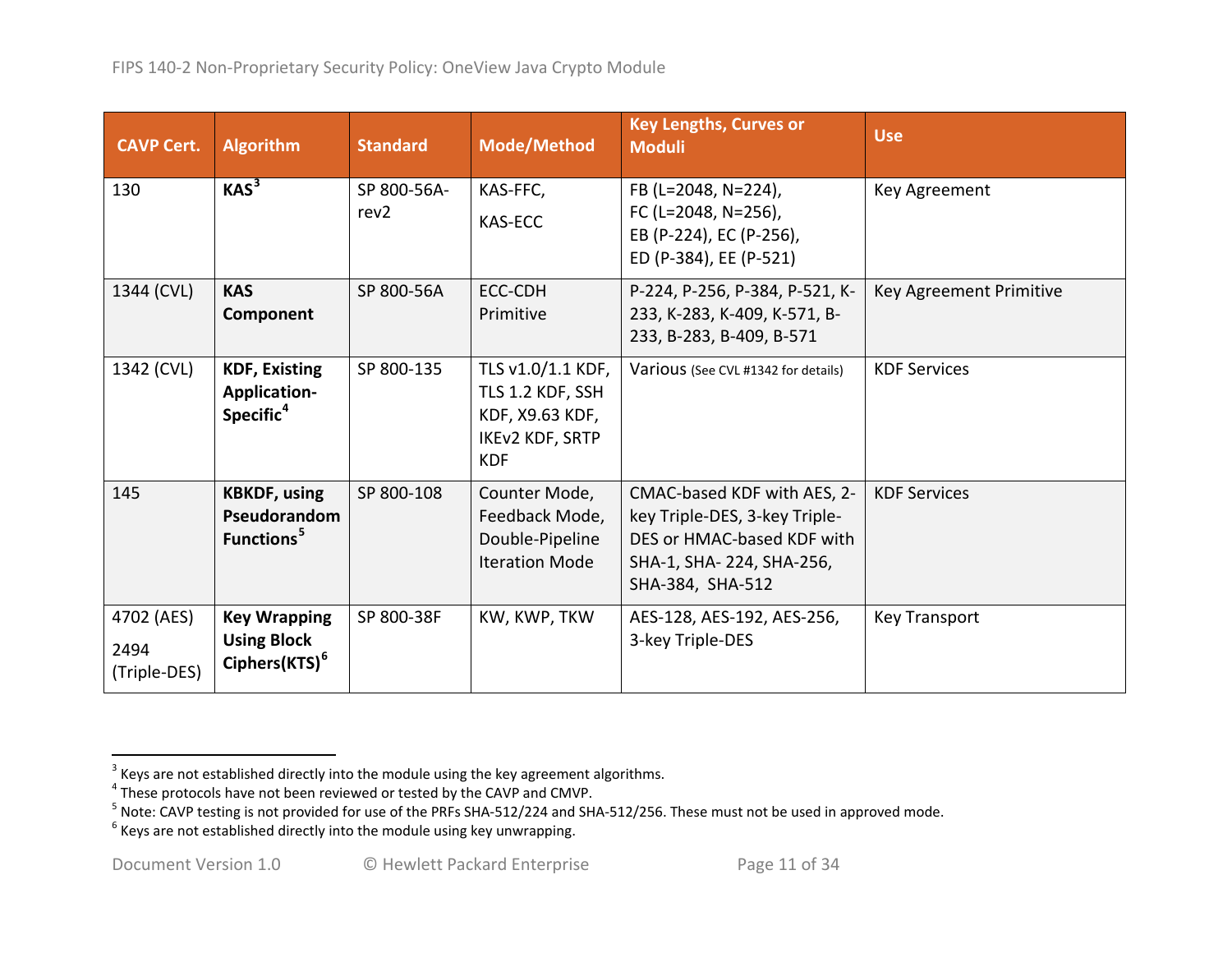<span id="page-11-1"></span><span id="page-11-0"></span>

| <b>CAVP Cert.</b>  | <b>Algorithm</b>    | <b>Standard</b>          | <b>Mode/Method</b>                                                                      | <b>Key Lengths, Curves or</b><br><b>Moduli</b>                             | <b>Use</b>                                                                                                |
|--------------------|---------------------|--------------------------|-----------------------------------------------------------------------------------------|----------------------------------------------------------------------------|-----------------------------------------------------------------------------------------------------------|
| 2562<br>1345 (CVL) | <b>RSA</b>          | FIPS 186-4<br>FIPS 186-2 | Padding from:<br>ANSI X9.31-1998<br>PKCS #1 v2.1<br>(PSS and<br><b>PKCS1.5)</b>         | 1024, 1536, 2048, 3072, 4096<br>bits (1024, 1536, 4096 only<br>for SigVer) | Key Pair Generation, Signature<br>Generation, Signature<br>Verification, Component Test                   |
| 3849               | <b>SHS</b>          | FIPS 180-4               | $SHA-1,$<br>SHA-224,<br>SHA-256,<br>SHA-384,<br>SHA-512,<br>SHA-512/224,<br>SHA-512/256 | N/A                                                                        | Digital Signature Generation,<br>Digital Signature Verification,<br>non-Digital Signature<br>Applications |
| 24                 | <b>SHA-3, SHAKE</b> | <b>FIPS 202</b>          | SHA3-224,<br>SHA3-256,<br>SHA3-384,<br>SHA3-512,<br>SHAKE128,<br>SHAKE256               | N/A                                                                        | Digital Signature Generation,<br>Digital Signature Verification,<br>non-Digital Signature<br>Applications |
| 2494               | <b>Triple-DES</b>   | SP 800-67                | TECB, TCBC,<br>TCFB64, TCFB8,<br>TOFB, CTR                                              | 2-key <sup>7</sup> , 3-key <sup>9</sup>                                    | Encryption, Decryption                                                                                    |

**Table 3 – FIPS-Approved Algorithm Certificates**

 $\frac{1}{2}$   $\frac{1}{2^{20}}$  block limit is enforced by the module, encryption is disabled.<br><sup>9</sup> 3-key Triple-DES encryption must not be used for more than 232 blocks for any given key.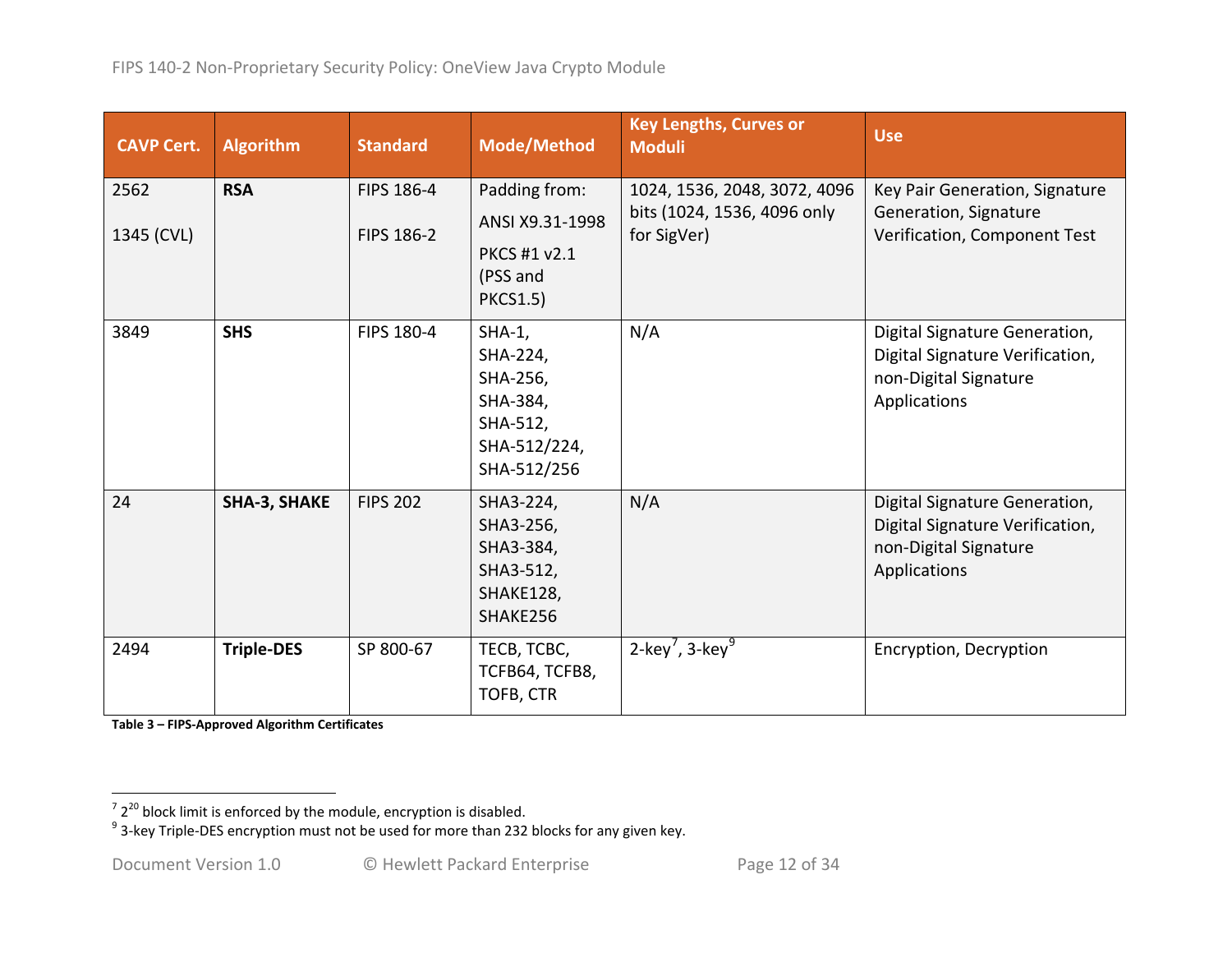The following Approved cryptographic algorithms were tested with vendor affirmation.

| <b>Algorithm</b>                                      | <b>IG Reference</b>              | <b>Use</b>                                                                                                                                        |
|-------------------------------------------------------|----------------------------------|---------------------------------------------------------------------------------------------------------------------------------------------------|
| CKG using output from                                 | Vendor Affirmed                  | [SP 800-133]                                                                                                                                      |
| <b>DRBG</b>                                           | <b>IG G.13</b>                   | Section 6.1 (Asymmetric from DRBG)                                                                                                                |
|                                                       |                                  | Section 7.1 (Symmetric from DRBG)                                                                                                                 |
|                                                       |                                  | Using DRBG #1600                                                                                                                                  |
| KAS <sup>10</sup> using SHA-512/224<br>or SHA-512/256 | Vendor Affirmed<br>IGA.3         | [SP 800-56A-rev2]<br>Parameter sets/Key sizes: FB, FC, EB, EC, ED,<br>$EE^{11}$<br>Using CVL #1344                                                |
| KDF, Password-Based                                   | Vendor Affirmed<br><b>IG D.6</b> | [SP 800-132]<br>Options: PBKDF with Option 1a<br>Functions: HMAC-based KDF using SHA-1,<br>SHA-224, SHA-256, SHA-384, SHA-512<br>Using HMAC #3114 |
| Key Wrapping <sup>10</sup> Using<br><b>RSA</b>        | Vendor Affirmed<br>IG D.4        | [SP 800-56B]<br>RSA-KEMS-KWS with, and without, key<br>confirmation<br>Key sizes: 2048, 3072 bits                                                 |
| Key Transport <sup>10</sup> Using RSA                 | Vendor Affirmed<br>IGD.4         | [SP 800-56B]<br>RSA-OAEP with, and without, key<br>confirmation<br>Key sizes: 2048, 3072 bits                                                     |

**Table 4 – Approved Cryptographic Functions Tested with Vendor Affirmation**

<span id="page-12-1"></span><span id="page-12-0"></span><sup>10</sup> Keys are not directly established into the module using key agreement or transport techniques.<br><sup>11</sup> Note: HMAC SHA-512/224 must not be used with EE.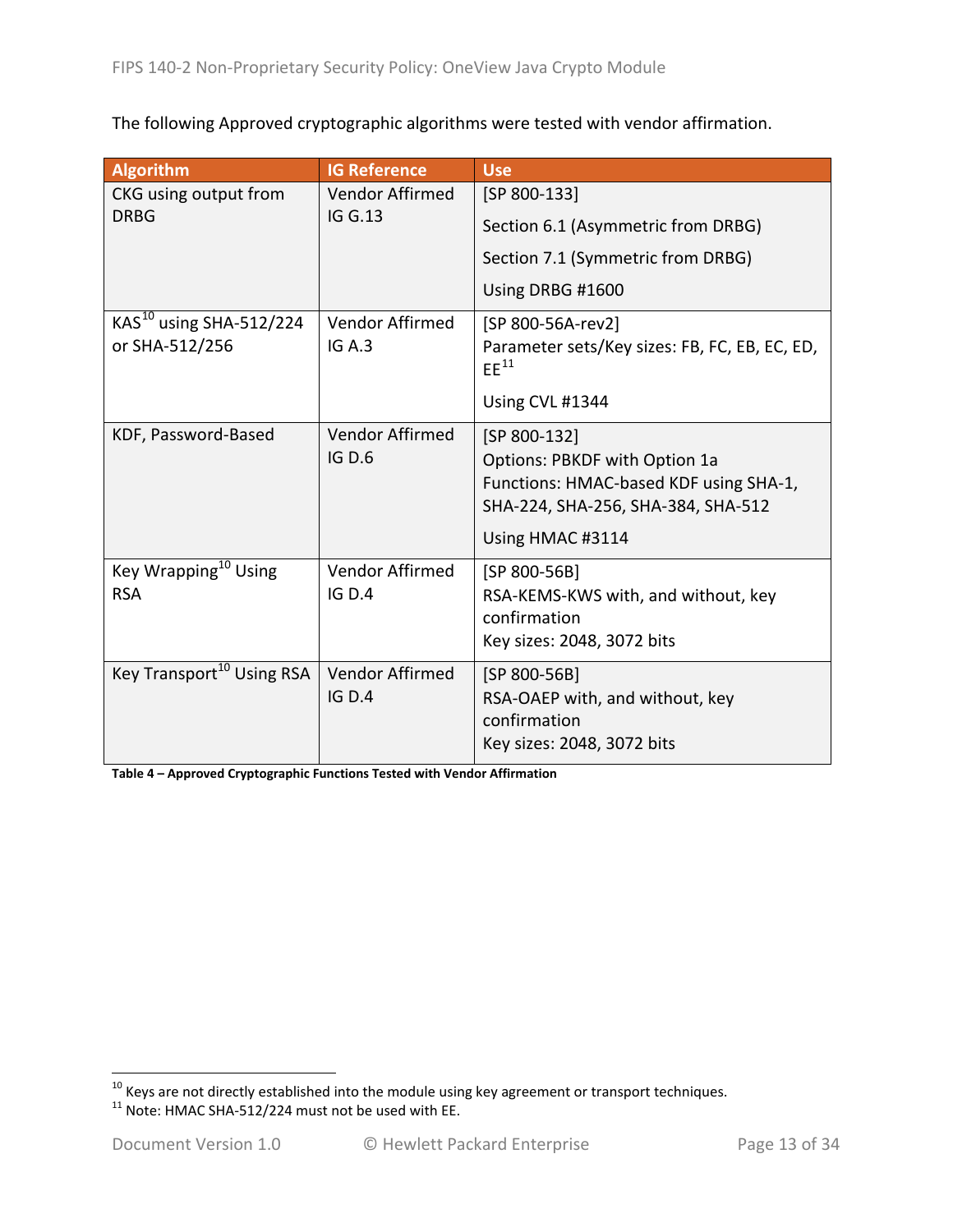#### <span id="page-13-0"></span>**2.1.5 Non-Approved Cryptographic Algorithms**

The module supports the following non-FIPS 140-2 approved but allowed algorithms that may be used in the Approved mode of operation.

| <b>Algorithm</b>                              | <b>Use</b>                                                                                                                                                                                                                                                              |
|-----------------------------------------------|-------------------------------------------------------------------------------------------------------------------------------------------------------------------------------------------------------------------------------------------------------------------------|
| Non-SP 800-56A-rev2<br><b>Compliant DH</b>    | [IG D.8]<br>Diffie-Hellman 2048-bit key agreement primitive for use with<br>system-level key establishment; not used by the module to<br>establish keys within the module (key agreement; key<br>establishment methodology provides 112 bits of encryption<br>strength) |
| Non-SP 800-56B compliant<br>RSA Key Transport | [IG D.9]<br>RSA may be used by a calling application as part of a key<br>encapsulation scheme.<br>Key sizes: 2048 and 3072 bits                                                                                                                                         |
| MD5 within TLS                                | IG D.2                                                                                                                                                                                                                                                                  |

<span id="page-13-1"></span>**Table 5 – Non-Approved but Allowed Cryptographic Algorithms**

#### **2.1.6 Non-Approved Mode of Operation**

The module supports a non-approved mode of operation. The algorithms listed in this section are not to be used by the operator in the FIPS Approved mode of operation.

| <b>Algorithm</b>                     | <b>Use</b>              |
|--------------------------------------|-------------------------|
| AES (non-compliant <sup>12</sup> )   | Encryption, Decryption  |
| ARC4 (RC4)                           | Encryption, Decryption  |
| <b>Blowfish</b>                      | Encryption, Decryption  |
| <b>Camellia</b>                      | Encryption, Decryption  |
| CAST5                                | Encryption, Decryption  |
| <b>DES</b>                           | Encryption, Decryption  |
| DSA (non-compliant <sup>13</sup> )   | Public Key Cryptography |
| <b>DSTU4145</b>                      | Public Key Cryptography |
| ECDSA (non-compliant <sup>14</sup> ) | Public Key Cryptography |
| <b>ElGamal</b>                       | Public Key Cryptography |
| GOST28147                            | Encryption, Decryption  |
| GOST3410-1994                        | <b>Hashing</b>          |
| GOST3410-2001                        | <b>Hashing</b>          |

<span id="page-13-3"></span><span id="page-13-2"></span><sup>&</sup>lt;sup>12</sup> Support for additional modes of operation.<br><sup>13</sup> Deterministic signature calculation, support for additional digests, and key sizes.<br><sup>14</sup> Deterministic signature calculation, support for additional digests, and key si

<span id="page-13-4"></span>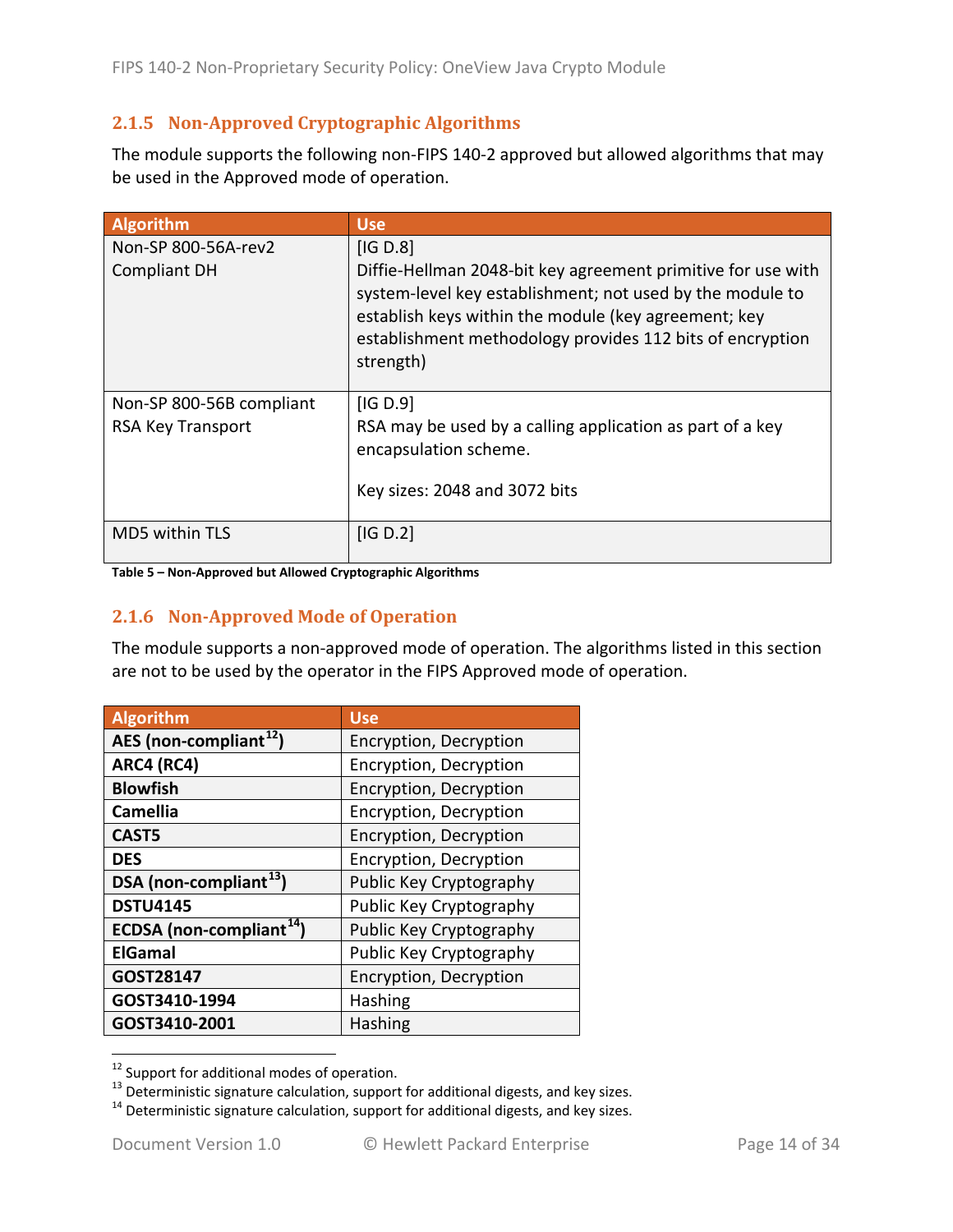| <b>Algorithm</b>                         | <b>Use</b>                      |
|------------------------------------------|---------------------------------|
| GOST3411                                 | Hashing                         |
| HMAC-GOST3411                            | Hashing                         |
| <b>IDEA</b>                              | Encryption, Decryption          |
| KAS (non-compliant <sup>15</sup> )       | <b>Key Agreement</b>            |
| KBKDF using SHA-512/224                  | <b>KDF</b>                      |
| or SHA-512/256 (non-                     |                                 |
| compliant)                               |                                 |
| MD5                                      | Hashing                         |
| <b>HMAC-MD5</b>                          | Hashing                         |
| <b>OpenSSL PBKDF</b>                     | <b>KDF</b>                      |
| PKCS#12 PBKDF                            | <b>KDF</b>                      |
| <b>PKCS#5 Scheme 1 PBKDF</b>             | <b>KDF</b>                      |
| RC <sub>2</sub>                          | Encryption, Decryption          |
| RIPEMD128                                | Hashing                         |
| HMAC-RIPEMD128                           | Hashing                         |
| RIPEMD-160                               | Hashing                         |
| HMAC-RIPEMD160                           | Hashing                         |
| RIPEMD256                                | Hashing                         |
| <b>HMAC-RIPEMD256</b>                    | Hashing                         |
| RIPEMD320                                | <b>Hashing</b>                  |
| HMAC-RIPEMD320                           | Hashing                         |
| <b>X9.31 PRNG</b>                        | <b>Random Number Generation</b> |
| RSA (non-compliant <sup>16</sup> )       | Public Key Cryptography         |
| RSA KTS (non-compliant <sup>17</sup> )   | Public Key Cryptography         |
| <b>SCrypt</b>                            | <b>KDF</b>                      |
| <b>SEED</b>                              | Encryption, Decryption          |
| Serpent                                  | Encryption, Decryption          |
| <b>SipHash</b>                           | Hashing                         |
| <b>SHACAL-2</b>                          | Encryption, Decryption          |
| <b>TIGER</b>                             | Hashing                         |
| <b>HMAC-TIGER</b>                        | Hashing                         |
| TripleDES (non-compliant <sup>18</sup> ) | Encryption, Decryption          |
| <b>Twofish</b>                           | Encryption, Decryption          |
| <b>WHIRLPOOL</b>                         | Hashing                         |
| HMAC-WHIRLPOOL                           | Hashing                         |

**Table 6 – Non-Approved Cryptographic Functions for use in non-FIPS mode only**

<span id="page-14-1"></span><span id="page-14-0"></span><sup>&</sup>lt;sup>15</sup> Support for additional key sizes and the establishment of keys of less than 112 bits of security strength.<br><sup>16</sup> Support for additional digests and signature formats, PKCS#1 1.5 key wrapping, support for additional ke

<span id="page-14-2"></span>

<span id="page-14-3"></span>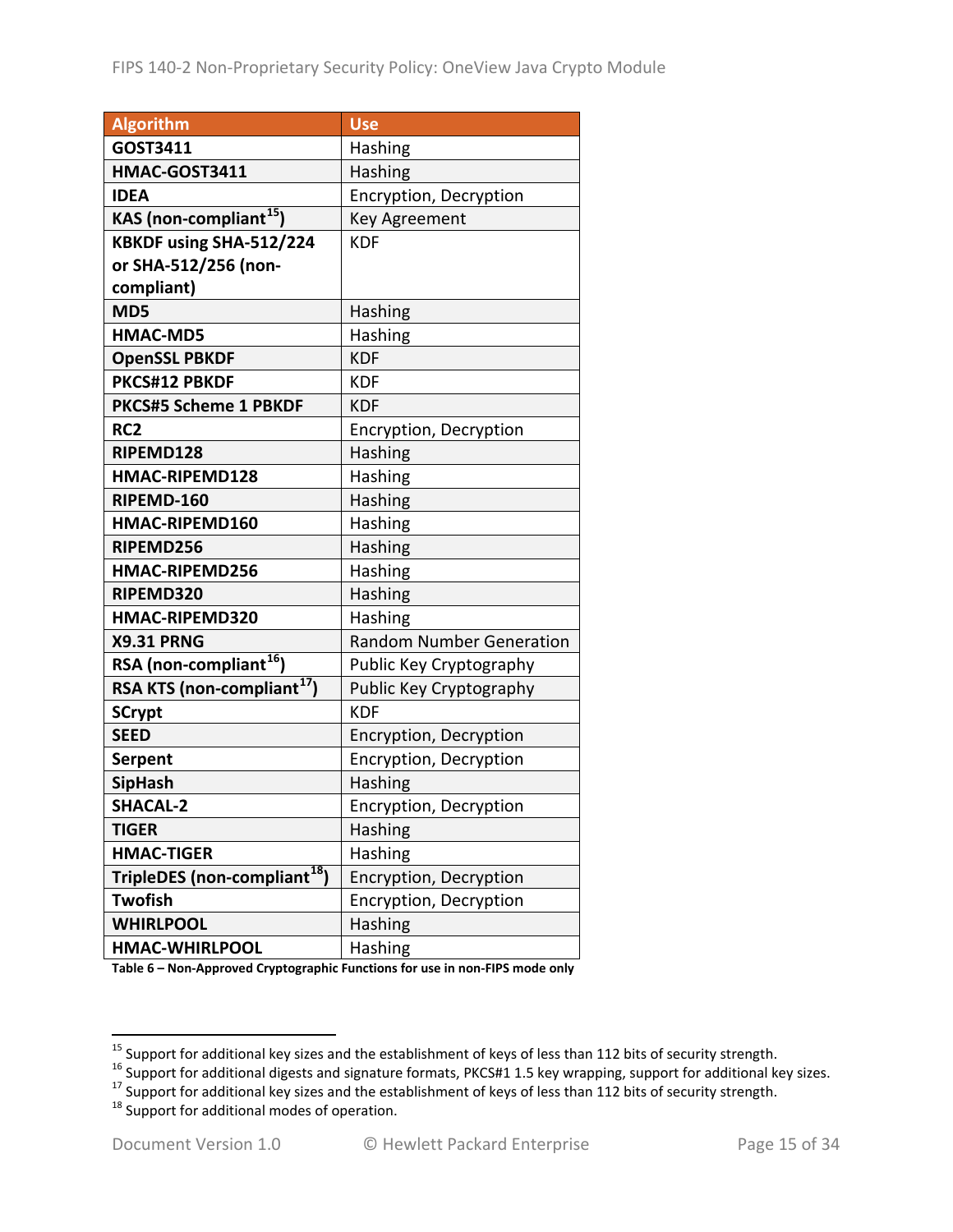#### <span id="page-15-0"></span>**2.2 Critical Security Parameters and Public Keys**

#### <span id="page-15-1"></span>**2.2.1 Critical Security Parameters**

The table below provides a complete list of Critical Security Parameters used within the module:

| <b>CSP</b>                                         | <b>Description / Usage</b>                                                                                                |
|----------------------------------------------------|---------------------------------------------------------------------------------------------------------------------------|
| <b>AES Encryption Key</b>                          | [FIPS-197, SP 800-56C, SP 800-38D, Addendum to SP 800-38A] AES (128/192/256)<br>encrypt key <sup>19</sup>                 |
| <b>AES Decryption Key</b>                          | [FIPS-197, SP 800-56C, SP 800-38D, Addendum to SP 800-38A] AES (128/192/256)<br>decrypt key                               |
| <b>AES Authentication Key</b>                      | [FIPS-197] AES (128/192/256) CMAC/GMAC key                                                                                |
| <b>AES Wrapping Key</b>                            | [SP 800-38F] AES (128/192/256) key wrapping key                                                                           |
| DH Agreement key                                   | [SP 800-56A-rev2] Diffie-Hellman (>= 2048) private key agreement key                                                      |
| DRBG(CTR AES)                                      | V (128 bits) and AES key (128/192/256), entropy input (length dependent on<br>security strength)                          |
| DRBG(CTR Triple-DES)                               | V (64 bits) and Triple-DES key (192), entropy input (length dependent on security<br>strength)                            |
| DRBG(Hash)                                         | V (440/888 bits) and C (440/888 bits), entropy input (length dependent on security<br>strength)                           |
| DRBG(HMAC)                                         | V (160/224/256/384/512 bits) and Key (160/224/256/384/512 bits), entropy input<br>(length dependent on security strength) |
| <b>DSA Signing Key</b>                             | [FIPS 186-4] DSA (2048/3072) signature generation key                                                                     |
| <b>EC Agreement Key</b>                            | [SP 800-56A-rev2] EC (All NIST defined B, K, and P curves >= 224 bits) private key<br>agreement key                       |
| <b>EC Signing Key</b>                              | [FIPS 186-4] ECDSA (All NIST defined B, K, and P curves >= 224 bits) signature<br>generation key                          |
| <b>HMAC Authentication Key</b>                     | [FIPS 198-1] Keyed-Hash key (SHA-1, SHA-2). Key size determined by security<br>strength required (>= 112 bits)            |
| <b>IKEv2 Derivation Function</b><br>Secret Value   | [SP 800-135] Secret value used in construction of key for the specified IKEv2 PRF                                         |
| <b>PBKDF Secret Value</b>                          | [SP 800-132] Secret value used in construction of Keyed-Hash key for the specified<br><b>PRF</b>                          |
| RSA Signing Key                                    | [FIPS 186-4] RSA (>= 2048) signature generation key                                                                       |
| RSA Key Transport Key                              | [SP 800-56B] RSA (>=2048) key transport (decryption) key                                                                  |
| SP 800-56A-rev2<br><b>Concatenation Derivation</b> | [SP 800-56A-rev2] Secret value used in construction of key for underlying PRF                                             |

<span id="page-15-2"></span><sup>&</sup>lt;sup>19</sup> The AES-GCM key and IV are generated randomly per IG A.5, and the Initialization Vector (IV) is a minimum of 96 bits. In the event module power is lost and restored, the consuming application must ensure that any of its AES-GCM keys used for encryption or decryption are re-distributed.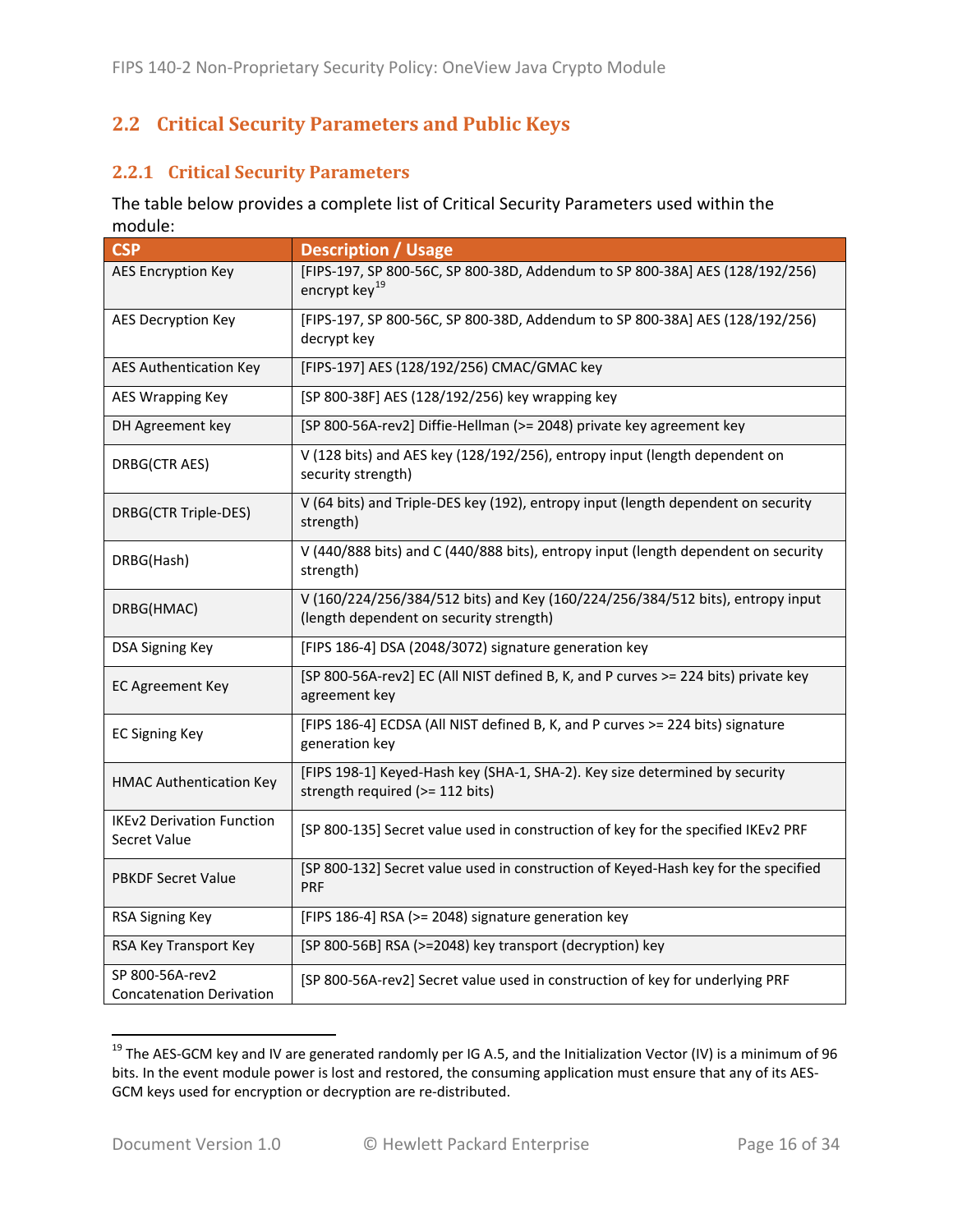| <b>CSP</b>                                            | <b>Description / Usage</b>                                                                           |
|-------------------------------------------------------|------------------------------------------------------------------------------------------------------|
| Function                                              |                                                                                                      |
| SP 800-108 KDF Secret<br>Value                        | [SP 800-108] Secret value used in construction of key for the specified PRF                          |
| <b>SRTP Derivation Function</b><br>Secret Value       | [SP 800-135] Secret value used in construction of key for the specified SRTP PRF                     |
| <b>SSH Derivation Function</b><br><b>Secret Value</b> | [SP 800-135] Secret value used in construction of key for the specified SSH PRF                      |
| <b>TLS KDF Secret Value</b>                           | [SP 800-135] Secret value used in construction of Keyed-Hash key for the specified<br><b>TLS PRF</b> |
| Triple-DES Authentication<br>Key                      | [SP 800-67] Triple-DES (112/192) CMAC key                                                            |
| Triple-DES Encryption Key                             | [SP 800-67] Triple-DES (192) encryption key                                                          |
| Triple-DES Decryption Key                             | [SP 800-67] Triple-DES (128/192) decryption key                                                      |
| Triple-DES Wrapping Key                               | [SP 800-38F] Triple-DES (192 bits) key wrapping/unwrapping key, (128 unwrapping<br>only)             |
| X9.63 KDF Secret Value                                | [SP 800-135] Secret value used in construction of Keyed-Hash key for the specified<br>X9.63 PRF      |

**Table 7 – Critical Security Parameters**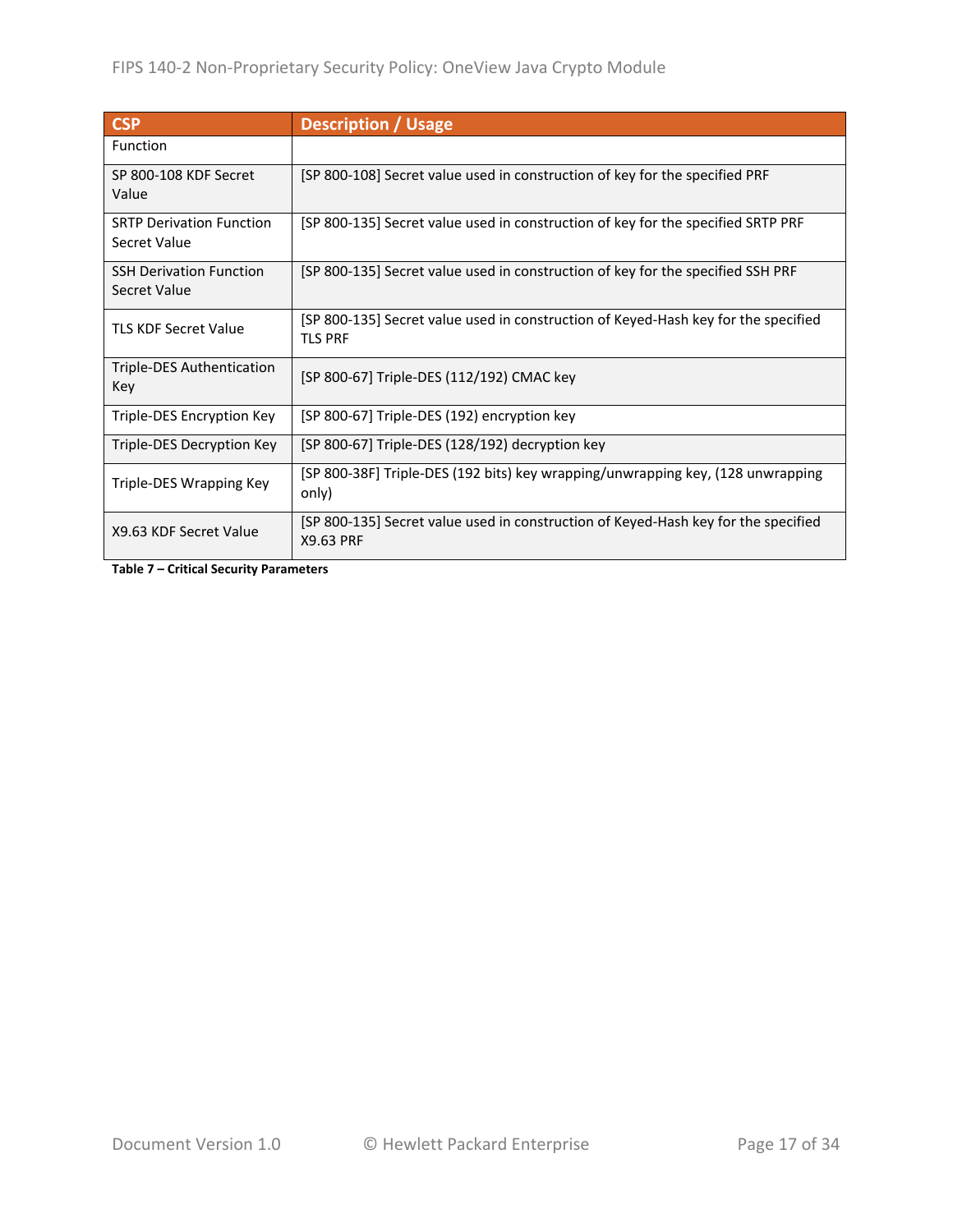#### <span id="page-17-0"></span>**2.2.2 Public Keys**

The table below provides a complete list of the public keys used within the module:

| <b>Public Key</b>           | <b>Description / Usage</b>                                                             |
|-----------------------------|----------------------------------------------------------------------------------------|
| DH Agreement Key            | [SP 800-56A-rev2] Diffie-Hellman (>= 2048) public key agreement key                    |
| <b>DSA Verification Key</b> | [FIPS 186-4] DSA (1024/2048/3072) signature verification key                           |
| EC Agreement Key            | [SP 800-56A-rev2] EC (All NIST defined B, K, and P curves) public key agreement<br>key |
| <b>EC Verification Key</b>  | [FIPS 186-4] ECDSA (All NIST defined B, K, and P curves) signature verification key    |
| RSA Key Transport Key       | [SP 800-56B] RSA (>=2048) key transport (encryption) key                               |
| <b>RSA Verification Key</b> | [FIPS 186-4] RSA (>= 1024) signature verification key                                  |

**Table 8 – Public Keys**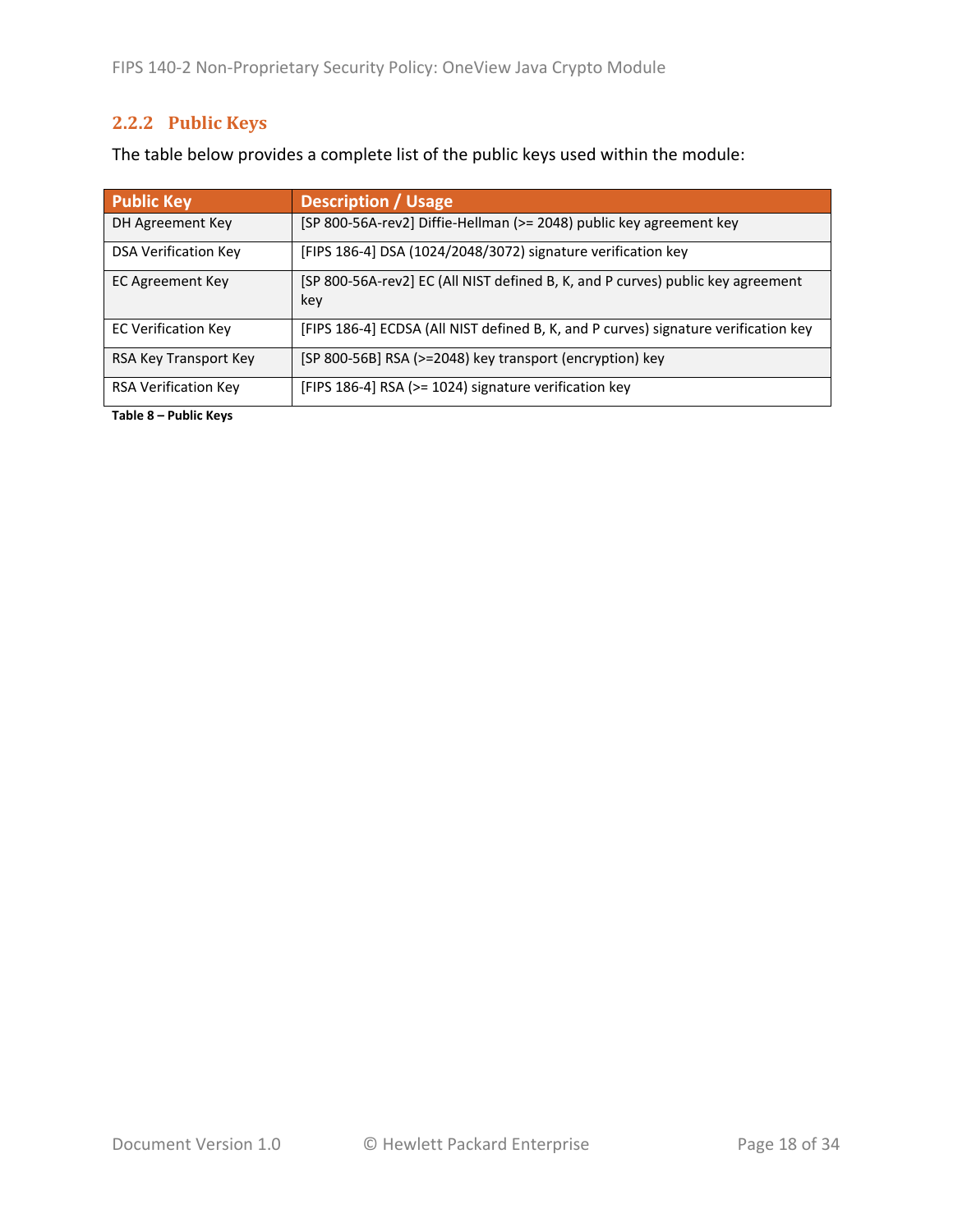#### <span id="page-18-0"></span>**2.3 Module Interfaces**

The figure below shows the module's physical and logical block diagram:



<span id="page-18-1"></span>**Figure 1 – Module Boundary and Interfaces Diagram**

The interfaces (ports) for the physical boundary include the Data/power port, WIFI / BT Transceiver, RF Transceiver, and LCD. When operational, the module does not transmit any information across these physical ports because it is a software cryptographic module. Therefore, the module's interfaces are purely logical and are provided through the Application Programming Interface (API) that a calling daemon can operate. The logical interfaces expose services that applications directly call, and the API provides functions that may be called by a referencing application (see Section [2.4](#page-19-0) – [Roles, Services, and Authentication](#page-19-0) for the list of available functions). The module distinguishes between logical interfaces by logically separating the information according to the defined API.

The API provided by the module is mapped onto the FIPS 140- 2 logical interfaces: data input, data output, control input, and status output. Each of the FIPS 140- 2 logical interfaces relates to the module's callable interface, as follows: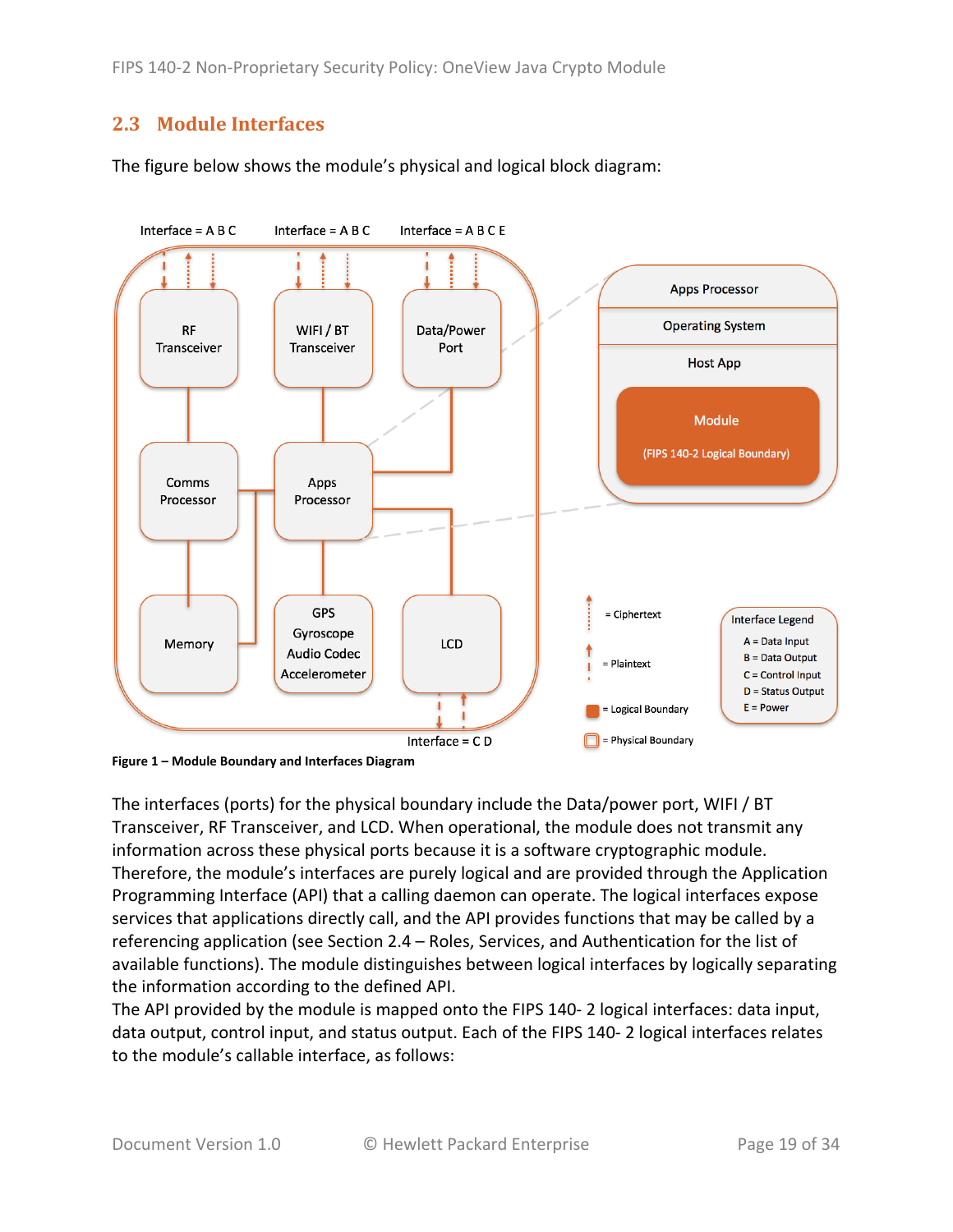| <b>FIPS 140-2</b><br><b>Interface</b> | <b>Logical Interface</b>                 | <b>Module Physical Interface</b> |
|---------------------------------------|------------------------------------------|----------------------------------|
| Data Input                            | API input parameters - plaintext and/or  | Data/power port                  |
|                                       | ciphertext data                          | WIFI / BT Transceiver            |
|                                       |                                          | <b>RF Transceiver</b>            |
| Data Output                           | API output parameters and return values  | Data/power port                  |
|                                       | - plaintext and/or ciphertext data       | WIFI / BT Transceiver            |
|                                       |                                          | <b>RF Transceiver</b>            |
| Control Input                         | API method calls- method calls, or input | Data/power port                  |
|                                       | parameters, that specify commands        | WIFI / BT Transceiver            |
|                                       | and/or control data used to control the  | <b>RF Transceiver</b>            |
|                                       | operation of the module                  | <b>LCD</b>                       |
| <b>Status Output</b>                  | API output parameters and return/error   | <b>LCD</b>                       |
|                                       | codes that provide status information    |                                  |
|                                       | used to indicate the state of the module |                                  |
| Power                                 | None                                     | Data/power port                  |

**Table 9 – Logical Interface / Physical Interface Mapping**

As shown in Figure 1 – [Module Boundary and Interfaces Diagram](#page-18-1) and [Table 11](#page-21-0) – Module Services, Roles, [and Descriptions,](#page-21-0) the output data path is provided by the data interfaces and is logically disconnected from processes performing key generation or zeroization. No key information will be output through the data output interface when the module zeroizes keys.

#### <span id="page-19-0"></span>**2.4 Roles, Services, and Authentication**

#### <span id="page-19-1"></span>**2.4.1 Assumption of Roles**

The module supports two distinct operator roles, User and Crypto Officer (CO). The cryptographic module implicitly maps the two roles to the services. A user is considered the owner of the thread that instantiates the module and, therefore, only one concurrent user is allowed.

The module does not support a Maintenance role or bypass capability. The module does not support authentication.

| <b>Role</b> | <b>Role Description</b>                       | <b>Authentication Type</b> |
|-------------|-----------------------------------------------|----------------------------|
| CO          | Crypto Officer – Powers on and off the module | $N/A -$ Authentication is  |
|             |                                               | not a requirement for      |
|             |                                               | Level 1                    |
| User        | User - The user of the complete API           | $N/A -$ Authentication is  |
|             |                                               | not a requirement for      |
|             |                                               | Level 1                    |

**Table 10 – Description of Roles**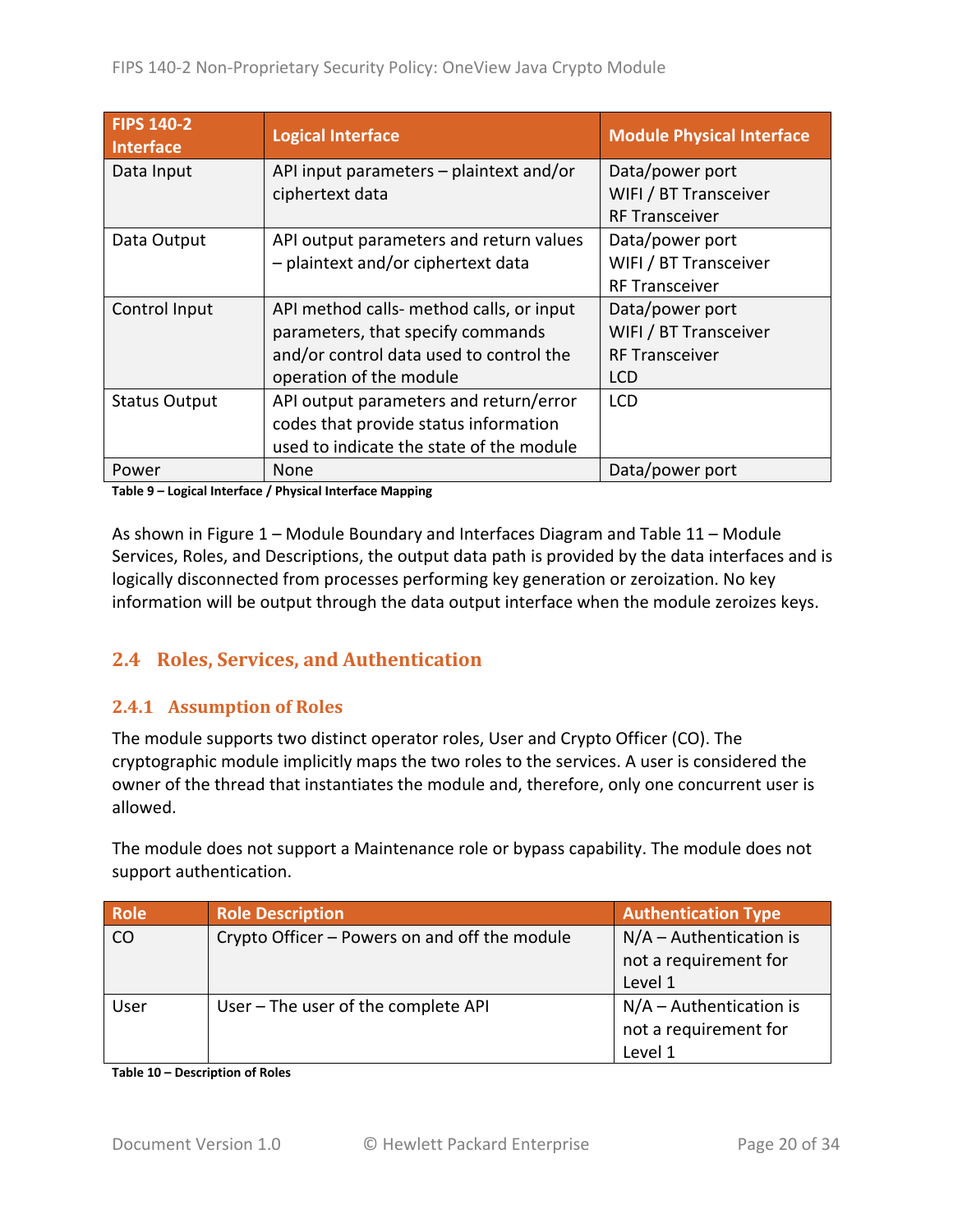#### <span id="page-20-0"></span>**2.4.2 Services**

All services implemented by the module are listed in Table 11 – Module [Services, Roles,](#page-21-0) and [Descriptions.](#page-21-0) The second column provides a description of each service and availability to the Crypto Officer and User, in columns 3 and 4, respectively.

| <b>Service</b>                                       | <b>Description</b>                                                                                                                                                                                          | C<br>O | e<br>r       |
|------------------------------------------------------|-------------------------------------------------------------------------------------------------------------------------------------------------------------------------------------------------------------|--------|--------------|
| Initialize Module and<br>Run Self-Tests on<br>Demand | The JRE will call the static constructor for self-tests on module<br>initialization.                                                                                                                        | X      |              |
| <b>Show Status</b>                                   | A user can call <i>FipsStatus.IsReady()</i> at any time to determine if<br>the module is ready.<br>CryptoServicesRegistrar.IsInApprovedOnlyMode() can be called<br>to determine the FIPS mode of operation. |        | X.           |
| Zeroize / Power-off                                  | The module uses the JVM garbage collector on thread<br>termination.                                                                                                                                         |        | $\mathsf{X}$ |
| Data Encryption                                      | Used to encrypt data.                                                                                                                                                                                       |        | X            |
| Data Decryption                                      | Used to decrypt data.                                                                                                                                                                                       |        | $\mathsf{X}$ |
| <b>MAC Calculation</b>                               | Used to calculate data integrity codes with CMAC.                                                                                                                                                           |        | X            |
| Signature<br>Authentication                          | Used to generate signatures (DSA, ECDSA, RSA).                                                                                                                                                              |        | X.           |
| Signature<br>Verification                            | Used to verify digital signatures.                                                                                                                                                                          |        | X            |
| DRBG (SP800-90A)<br>output                           | Used for random number, IV and key generation.                                                                                                                                                              |        | X.           |
| <b>Message Hashing</b>                               | Used to generate a SHA-1, SHA-2, or SHA-3 message digest,<br>SHAKE output.                                                                                                                                  |        | X.           |
| Keyed Message<br>Hashing                             | Used to calculate data integrity codes with HMAC.                                                                                                                                                           |        | X.           |
| <b>TLS Key Derivation</b><br>Function                | (secret input) (outputs secret) Used to calculate a value suitable<br>to be used for a master secret in TLS from a pre-master secret<br>and additional input.                                               |        | $\mathsf{X}$ |
| SP 800-108 KDF                                       | (secret input) (outputs secret) Used to calculate a value suitable<br>to be used for a secret key from an input secret and additional<br>input.                                                             |        | X            |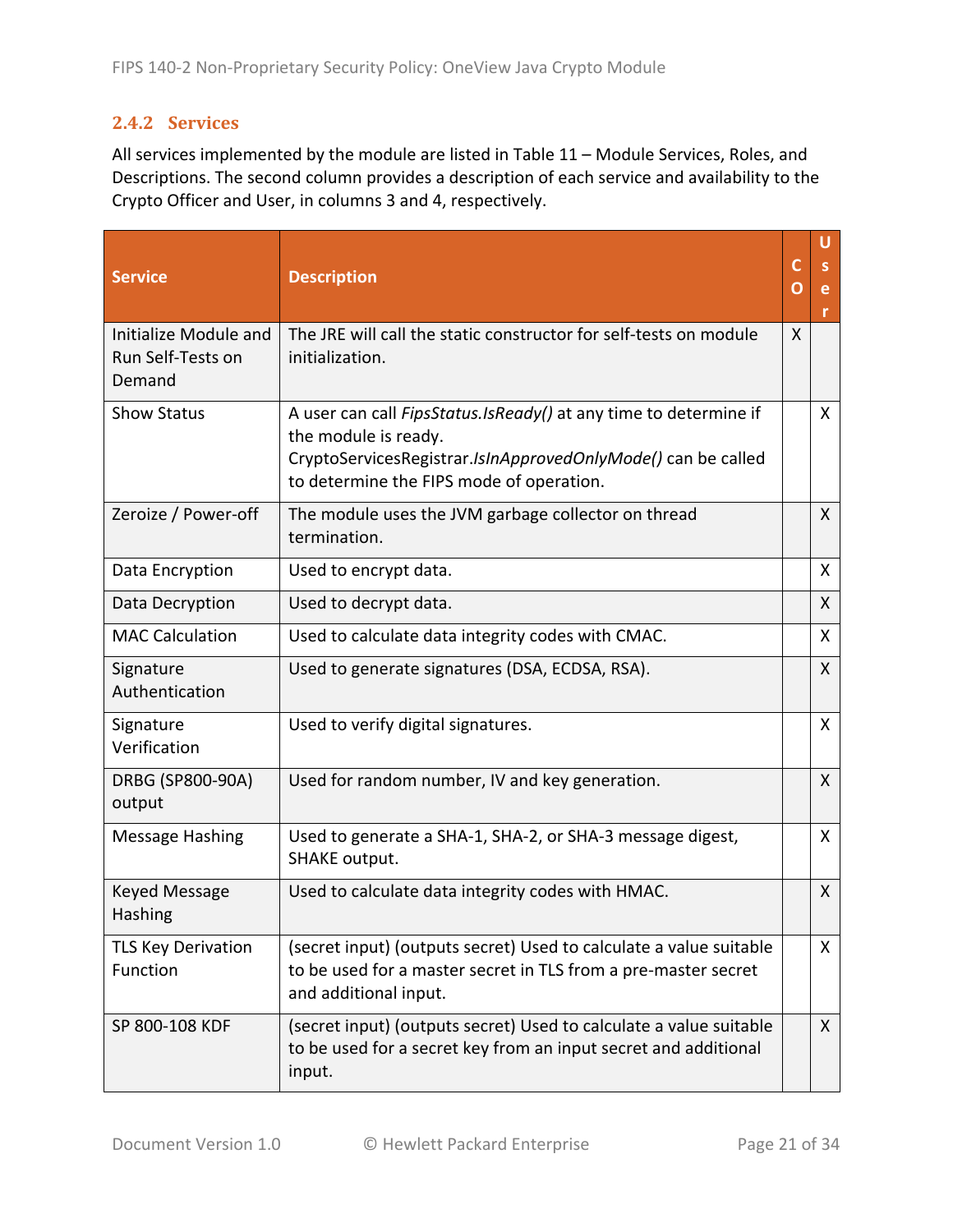| <b>Service</b>                                                 | <b>Description</b>                                                                                                                              | C<br>O | U<br>S.<br>e<br>r |
|----------------------------------------------------------------|-------------------------------------------------------------------------------------------------------------------------------------------------|--------|-------------------|
| <b>SSH Derivation</b><br>Function                              | (secret input) (outputs secret) Used to calculate a value suitable<br>to be used for a secret key from an input secret and additional<br>input. |        | $\mathsf{X}$      |
| X9.63 Derivation<br>Function                                   | (secret input) (outputs secret) Used to calculate a value suitable<br>to be used for a secret key from an input secret and additional<br>input. |        | X                 |
| SP 800-56A-rev2<br>Concatenation<br><b>Derivation Function</b> | (secret input) (outputs secret) Used to calculate a value suitable<br>to be used for a secret key from an input secret and additional<br>input. |        | $\mathsf{X}$      |
| <b>IKEv2 Derivation</b><br>Function                            | (secret input) (outputs secret) Used to calculate a value suitable<br>to be used for a secret key from an input secret and additional<br>input. |        | $\mathsf{X}$      |
| <b>SRTP Derivation</b><br>Function                             | (secret input) (outputs secret) Used to calculate a value suitable<br>to be used for a secret key from an input secret and additional<br>input. |        | $\mathsf{X}$      |
| <b>PBKDF</b>                                                   | (secret input) (outputs secret) Used to generate a key using an<br>encoding of a password and an additional function such as a<br>message hash. |        | $\mathsf{X}$      |
| Key Agreement<br>Schemes                                       | Used to calculate key agreement values (SP 800-56A, Diffie-<br>Hellman).                                                                        |        | X                 |
| <b>Key Wrapping</b>                                            | Used to encrypt a key value. (RSA, AES, Triple-DES)                                                                                             |        | $\mathsf{X}$      |
| <b>Key Unwrapping</b>                                          | Used to decrypt a key value. (RSA, AES, Triple-DES)                                                                                             |        | $\mathsf{X}$      |
| <b>NDRNG Callback</b>                                          | Gathers entropy in a passive manner from a user-provided<br>function.                                                                           |        | $\mathsf{X}$      |
| Utility                                                        | Miscellaneous utility functions, does not access CSPs.                                                                                          |        | X                 |

<span id="page-21-0"></span>**Table 11 – Module Services, Roles, and Descriptions**

Note: The module services are the same in the approved and non-approved modes of operation. The only difference is the function(s) used (approved/allowed or non-approved/nonallowed).

Services in the module are accessed via the public APIs of the Jar file. The ability of a thread to invoke non-approved services depends on whether it has been registered with the module as approved mode only. In approved only mode no non-approved services are accessible. In the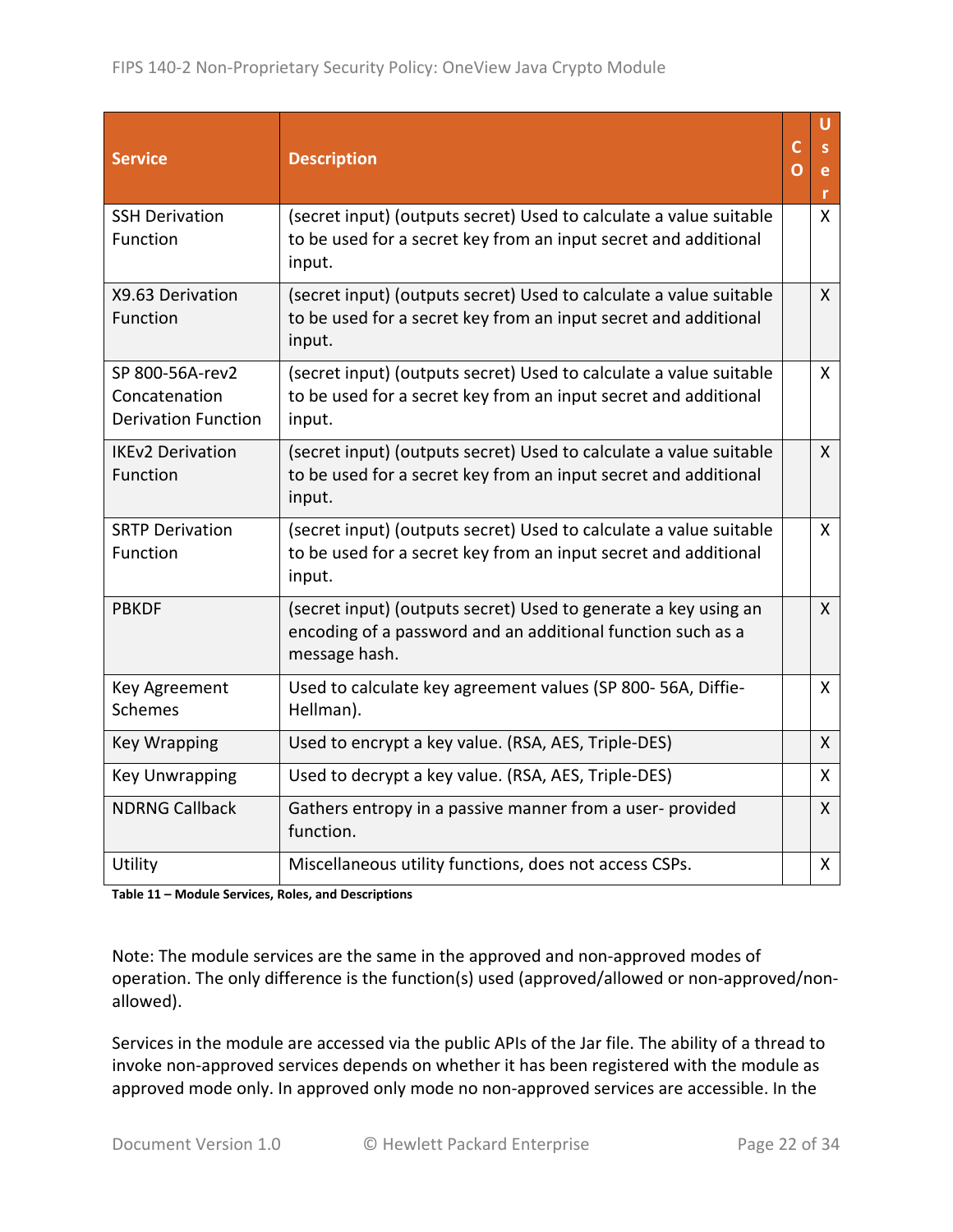presence of a Java SecurityManager approved mode services specific to a context, such as DSA and ECDSA for use in TLS, require specific permissions to be configured in the JVM configuration by the Cryptographic Officer or User.

In the absence of a Java SecurityManager specific services related to protocols such as TLS are available, however must only be used in relation to those protocols.

Table 12 – [CSP Access Rights within Services](#page-24-2) defines the relationship between access to CSPs and the different module services. The modes of access shown in the table are defined as:

**G** = Generate: The module generates the CSP.

**R** = Read: The module reads the CSP. The read access is typically performed before the module uses the CSP.

**E** = Execute: The module executes using the CSP.

**W** = Write: The module writes the CSP. The write access is typically performed after a CSP is imported into the module, when the module generates a CSP, or when the module overwrites an existing CSP.

**Z** = Zeroize: The module zeroizes the CSP.

|                                                      |                 | <b>CSPs</b> |                  |                 |                           |                   |                  |                             |                 |                 |
|------------------------------------------------------|-----------------|-------------|------------------|-----------------|---------------------------|-------------------|------------------|-----------------------------|-----------------|-----------------|
| <b>Service</b>                                       | <b>AES Keys</b> | DH Keys     | <b>DRBG Keys</b> | <b>DSA Keys</b> | <b>EC Agreemen</b><br>Key | <b>ECDSA Keys</b> | <b>HMAC Keys</b> | <b>CDF Secret</b><br>Values | <b>RSA Keys</b> | Triple-DES Keys |
| Initialize Module and<br>Run Self-Tests on<br>Demand |                 |             |                  |                 |                           |                   |                  |                             |                 |                 |
| <b>Show Status</b>                                   |                 |             |                  |                 |                           |                   |                  |                             |                 |                 |
| Zeroize / Power-off                                  | Z               | Z           | Z                | Z               | Z                         | Z                 | Z                |                             | Z               | Z               |
| Data Encryption                                      | $\mathsf{R}$    |             |                  |                 |                           |                   |                  |                             |                 | ${\sf R}$       |
| Data Decryption                                      | $\mathsf{R}$    |             |                  |                 |                           |                   |                  |                             |                 | $\mathsf{R}$    |
| <b>MAC Calculation</b>                               | $\mathsf{R}$    |             |                  |                 |                           |                   | $\mathsf{R}$     |                             |                 | $\mathsf R$     |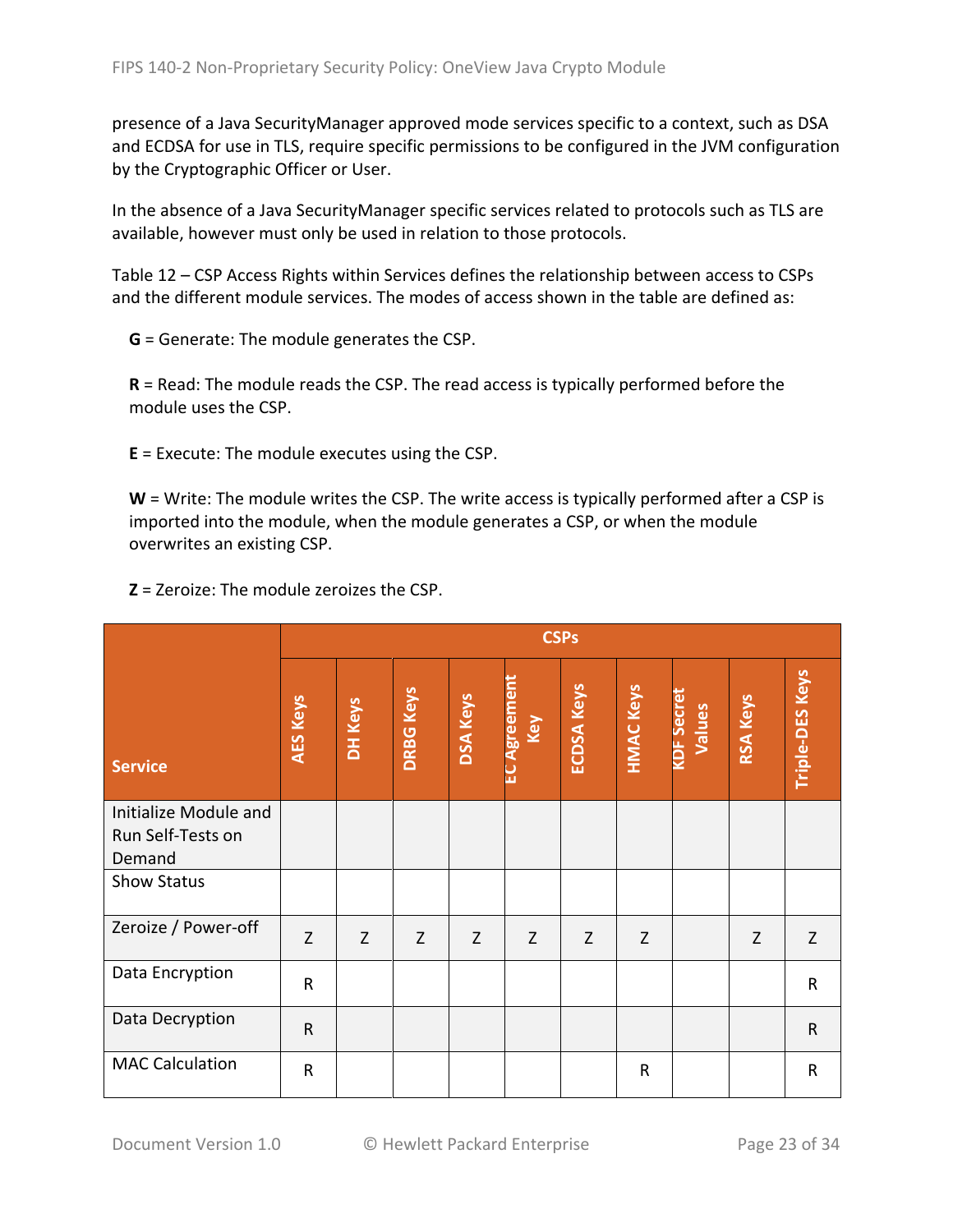|                                                                |                 | <b>CSPs</b> |                  |                 |                     |                   |                  |                             |             |                        |
|----------------------------------------------------------------|-----------------|-------------|------------------|-----------------|---------------------|-------------------|------------------|-----------------------------|-------------|------------------------|
| <b>Service</b>                                                 | <b>AES Keys</b> | DH Keys     | <b>DRBG Keys</b> | <b>DSA Keys</b> | EC Agreement<br>Key | <b>ECDSA Keys</b> | <b>HMAC Keys</b> | <b>KDF Secret</b><br>Values | RSA Keys    | <b>Triple-DES Keys</b> |
| Signature<br>Authentication                                    |                 |             |                  | $\mathsf R$     |                     | $\mathsf R$       |                  |                             | $\mathsf R$ |                        |
| Signature<br>Verification                                      |                 |             |                  | ${\sf R}$       |                     | ${\sf R}$         |                  |                             | ${\sf R}$   |                        |
| DRBG (SP800-90A)<br>output                                     | G               | G           | G, R             | G               | G                   | G                 | G                |                             | G           | G                      |
| Message Hashing                                                |                 |             |                  |                 |                     |                   |                  |                             |             |                        |
| Keyed Message<br>Hashing                                       |                 |             |                  |                 |                     |                   | $\mathsf R$      |                             |             |                        |
| TLS Key Derivation<br>Function                                 |                 |             |                  |                 |                     |                   |                  | ${\sf R}$                   |             |                        |
| SP 800-108 KDF                                                 |                 |             |                  |                 |                     |                   |                  | ${\sf R}$                   |             |                        |
| <b>SSH Derivation</b><br>Function                              |                 |             |                  |                 |                     |                   |                  | ${\sf R}$                   |             |                        |
| X9.63 Derivation<br>Function                                   |                 |             |                  |                 |                     |                   |                  | ${\sf R}$                   |             |                        |
| SP 800-56A-rev2<br>Concatenation<br><b>Derivation Function</b> |                 |             |                  |                 |                     |                   |                  | ${\sf R}$                   |             |                        |
| <b>IKEv2 Derivation</b><br>Function                            |                 |             |                  |                 |                     |                   |                  | $\mathsf{R}$                |             |                        |
| <b>SRTP Derivation</b><br>Function                             |                 |             |                  |                 |                     |                   |                  | $\mathsf R$                 |             |                        |
| <b>PBKDF</b>                                                   |                 |             |                  |                 |                     |                   | G, R             |                             |             |                        |
| Key Agreement<br>Schemes                                       | G               | $\mathsf R$ |                  |                 | $\mathsf R$         |                   | $\mathsf{R}$     |                             | $\mathsf R$ | G                      |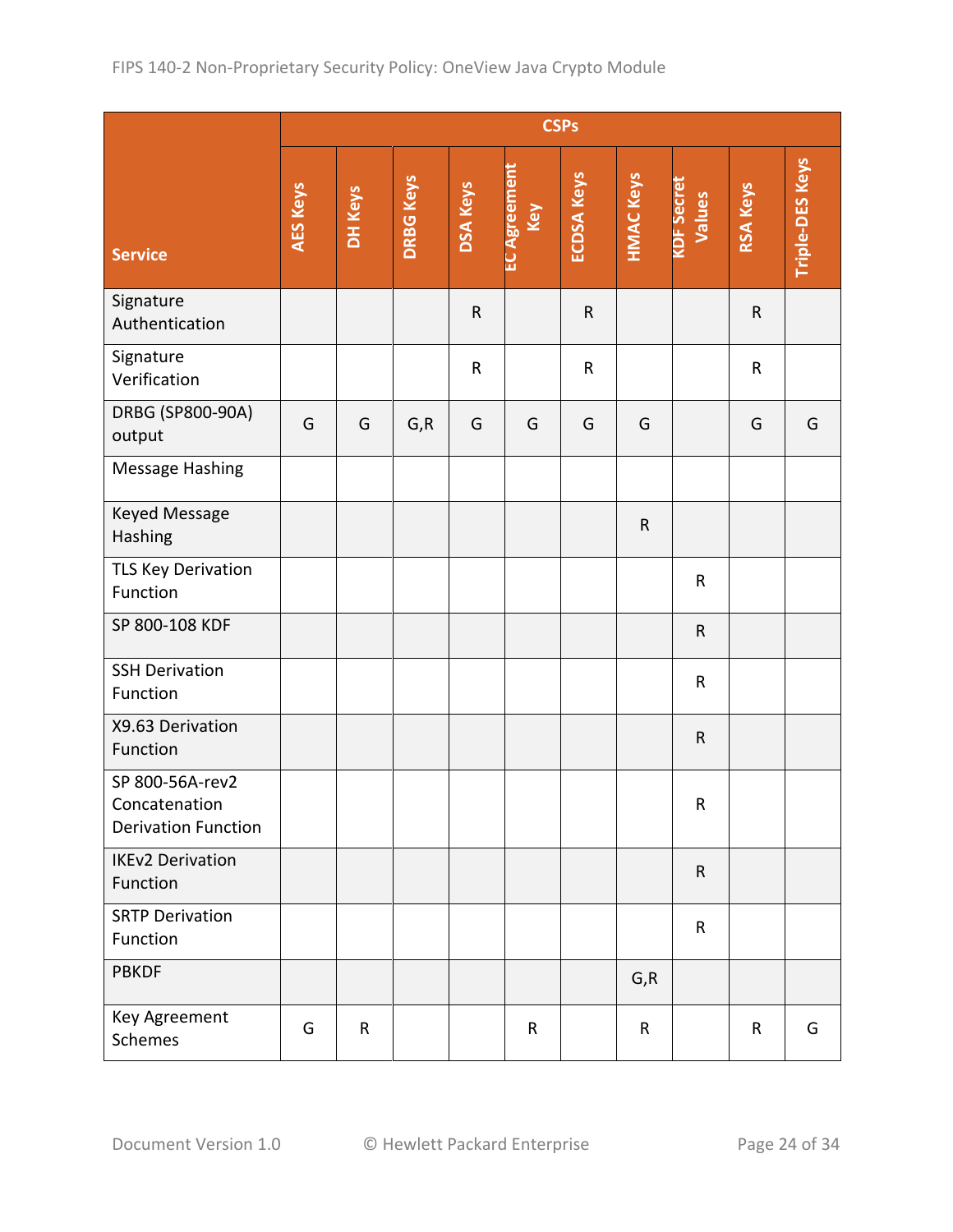|                                                        |                 | <b>CSPs</b> |                  |                 |                           |                   |                  |                             |                 |                 |
|--------------------------------------------------------|-----------------|-------------|------------------|-----------------|---------------------------|-------------------|------------------|-----------------------------|-----------------|-----------------|
| <b>Service</b>                                         | <b>AES Keys</b> | DH Keys     | <b>DRBG Keys</b> | <b>DSA Keys</b> | <b>EC Agreemen</b><br>Key | <b>ECDSA Keys</b> | <b>HMAC Keys</b> | <b>KDF Secret</b><br>Values | <b>RSA Keys</b> | Triple-DES Keys |
| Key<br>Wrapping/Transport<br>(RSA, AES,<br>Triple-DES) | $\mathsf{R}$    |             |                  |                 |                           |                   | $\mathsf{R}$     |                             | ${\sf R}$       | ${\sf R}$       |
| <b>Key Unwrapping</b><br>(RSA, AES,<br>Triple-DES)     | $\mathsf{R}$    |             |                  |                 |                           |                   | $\mathsf{R}$     |                             | R               | ${\sf R}$       |
| <b>NDRNG Callback</b>                                  |                 |             | G                |                 |                           |                   |                  |                             |                 |                 |
| Utility                                                |                 |             |                  |                 |                           |                   |                  |                             |                 |                 |

<span id="page-24-2"></span><span id="page-24-0"></span>**Table 12 – CSP Access Rights within Services**

#### **2.5 Physical Security**

<span id="page-24-1"></span>The module is a software-only module and does not have physical security mechanisms.

#### **2.6 Operational Environment**

The module operates in a modifiable operational environment under the FIPS 140-2 definitions.

The module runs on a GPC running one of the operating systems specified in the approved operational environment list in this section. Each approved operating system manages processes and threads in a logically separated manner. The module's user is considered the owner of the calling application that instantiates the module within the process space of the Java Virtual Machine.

The module optionally uses the Java Security Manager, and starts in FIPS-approved mode by default when used with the Java Security Manager. When the Module is not used within the context of the Java Security Manager, it will start by default in the non-FIPS-approved mode.

The module was tested on the following platforms:

• CentOS 6 and OpenJDK 1.7 running on HP ProLiant DL360 G7 Server

The cryptographic module is also supported on the following operating environments for which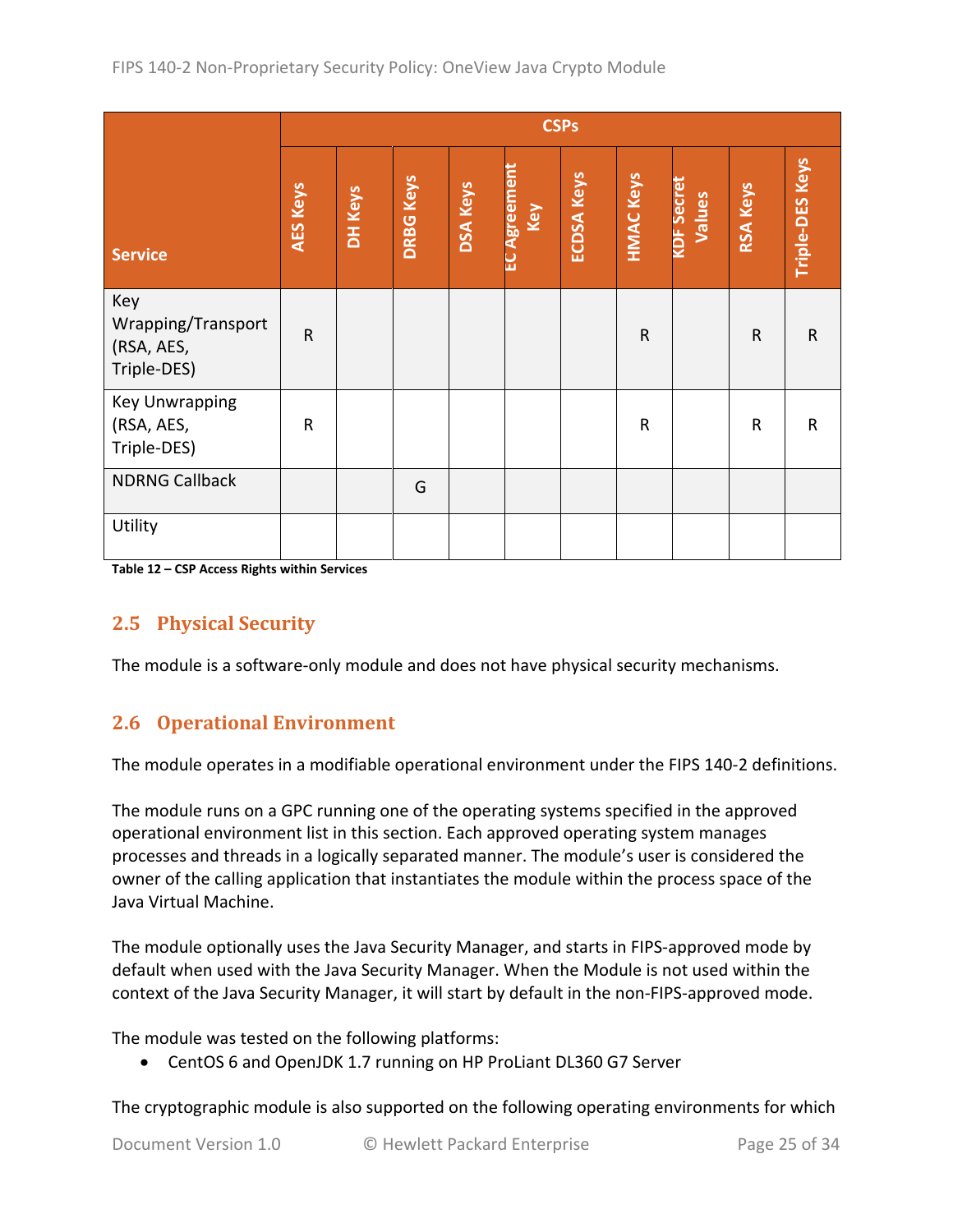operational testing and algorithm testing was not performed:

- Windows 2008 and 2008 R2, 7, 2012 R2, 8, 2016, 10 (and newer)
- Redhat 5, 6 and 7 (and newer)
- CentOs 5, 6 and 7 (and newer)
- SuSE Enterprise Linux 11 and 12 (and newer)
- Amazon Linux (and newer)
- CloudLinux 5, 6 and 7 (and newer)
- Oracle Unbreakable Linux 5, 6 and 7 (and newer)
- Oracle Linux with Redhat Kernels 5, 6 and 7 (and newer)
- Ubuntu 14.04 and 16.04 (and newer)
- Debian 7, 8, and 9 (and newer)
- Solaris 10 & 11 (and newer)

Compliance is maintained for other versions of the respective operating system family where the binary is unchanged. No claim can be made as to the correct operation of the module or the security strengths of the generated keys when ported to an operational environment which is not listed on the validation certificate.

The GPC(s) used during testing met Federal Communications Commission (FCC) FCC Electromagnetic Interference (EMI) and Electromagnetic Compatibility (EMC) requirements for business use as defined by 47 Code of Federal Regulations, Part15, Subpart B. FIPS 140-2 validation compliance is maintained when the module is operated on other versions of the GPOS running in single user mode, assuming that the requirements outlined in NIST IG G.5 are met.

#### <span id="page-25-0"></span>**2.6.1 Use of External RNG**

The module makes use of the JVM's configured SecureRandom entropy source to provide entropy when required. The module will request entropy as appropriate to the security strength and seeding configuration for the DRBG that is using it. In approved mode the minimum amount of entropy that would be requested is 112 bits with a larger minimum being set if the security strength of the operation requires it. The module will wait until the *SecureRandom.generateSeed()* returns the requested amount of entropy, blocking if necessary.

#### <span id="page-25-1"></span>**2.7 Self-Tests**

Each time the module is powered up, it tests that the cryptographic algorithms still operate correctly and that sensitive data have not been damaged. Power-up self–tests are available on demand by power cycling the module.

On power-up or reset, the module performs the self-tests that are described in [Table 13](#page-27-2) – [Power-Up Self-Tests.](#page-27-2) All KATs must be completed successfully prior to any other use of cryptography by the module. If one of the KATs fails, the module enters the Self-Test Failure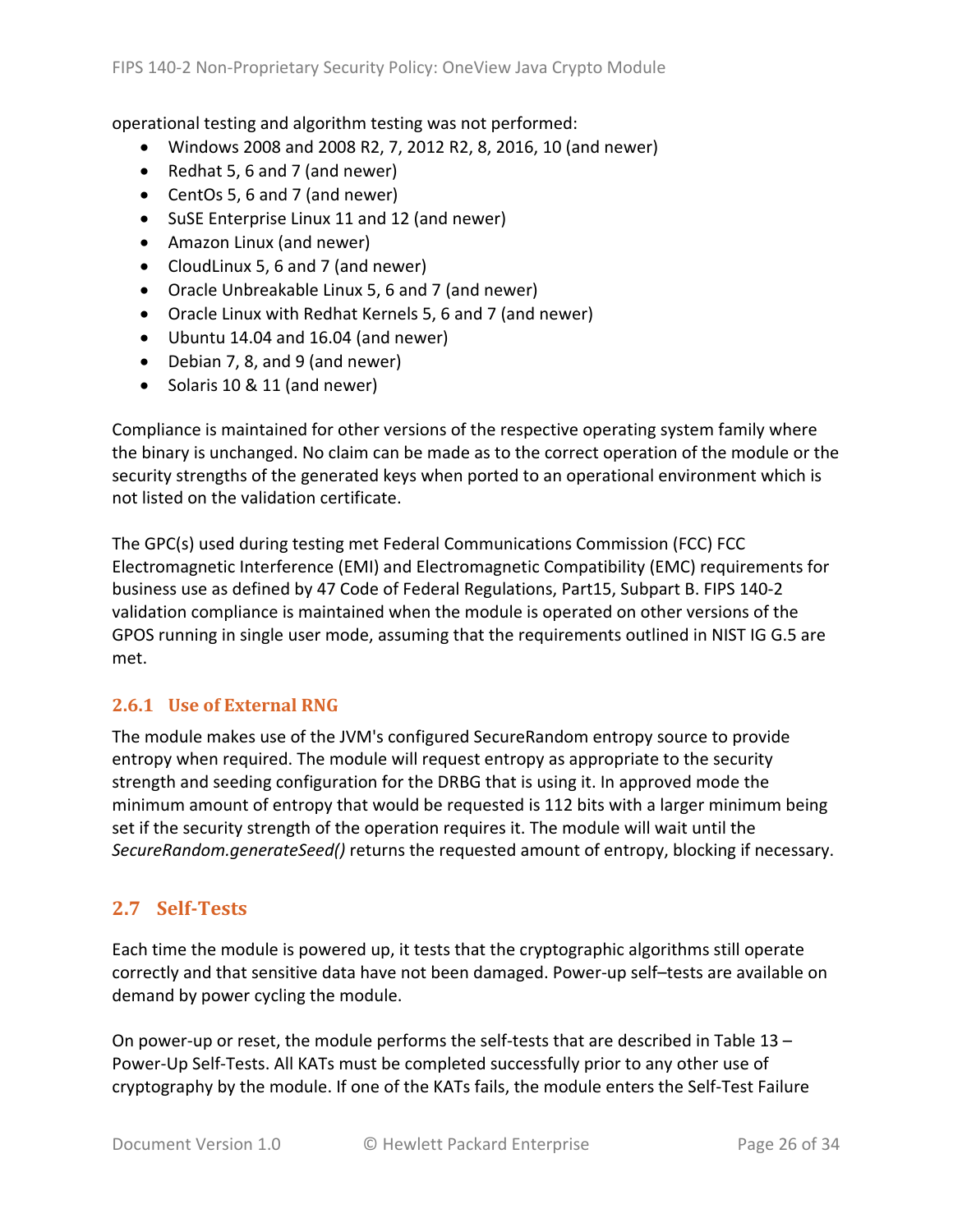error state. The module will output a detailed error message when *FipsStatus.isReady()* is called. The error state can only be cleared by reloading the module and calling *FipsStatus.isReady()* again to confirm successful completion of the KATs.

| <b>Test Target</b>       | <b>Description</b>                                              |
|--------------------------|-----------------------------------------------------------------|
| Software Integrity Check | HMAC-SHA256                                                     |
| <b>AES</b>               | KATs: Encryption, Decryption                                    |
|                          | Modes: ECB                                                      |
|                          | Key sizes: 128 bits                                             |
| <b>CCM</b>               | KATs: Generation, Verification                                  |
|                          | Key sizes: 128 bits                                             |
| AES-CMAC                 | KATs: Generation, Verification                                  |
|                          | Key sizes: AES with 128 bits                                    |
| <b>FFC KAS</b>           | KATs: Per IG 9.6 - Primitive "Z" Computation Parameter Sets/Key |
|                          | sizes: FB                                                       |
| <b>DRBG</b>              | KATs: HASH DRBG, HMAC DRBG, CTR DRBG                            |
|                          | Security Strengths: 256 bits                                    |
| <b>DSA</b>               | KAT: Signature Generation, Signature Verification               |
|                          | Key sizes: 2048 bits                                            |
| <b>ECDSA</b>             | KAT: Signature Generation, Signature Verification Curves/Key    |
|                          | sizes: P-256                                                    |
| GCM/GMAC                 | KATs: Generation, Verification                                  |
|                          | Key sizes: 128 bits                                             |
| <b>HMAC</b>              | KATs: Generation, Verification                                  |
|                          | SHA sizes: SHA-1, SHA-224, SHA-256, SHA-384, SHA-512, SHA-      |
|                          | 512/224, SHA-512/256                                            |
| <b>ECC KAS</b>           | KATs: Per IG 9.6 - Primitive "Z" Computation                    |
|                          | Parameter Sets/Key sizes: FB                                    |
| <b>RSA</b>               | KATs: Signature Generation, Signature Verification              |
|                          | Key sizes: 2048 bits                                            |
| <b>SHS</b>               | <b>KATs: Output Verification</b>                                |
|                          | SHA sizes: SHA-1, SHA-224, SHA-256, SHA-384, SHA-512, SHA-      |
|                          | 512/224, SHA-512/256, SHA3-224, SHA3-256, SHA3-384, SHA3-       |
|                          | 512                                                             |
| Triple-DES               | KATs: Encryption, Decryption                                    |
|                          | Modes: TECB                                                     |
|                          | Key sizes: 3-Key                                                |
| Triple-DES-CMAC          | KATs: Generation, Verification                                  |
|                          | Key sizes: 3-Key                                                |
| Extendable-Output        | <b>KATs: Output Verification</b>                                |
| functions (XOF)          | XOFs: SHAKE128, SHAKE256                                        |

#### <span id="page-26-0"></span>**2.7.1 Power-Up Self-Tests**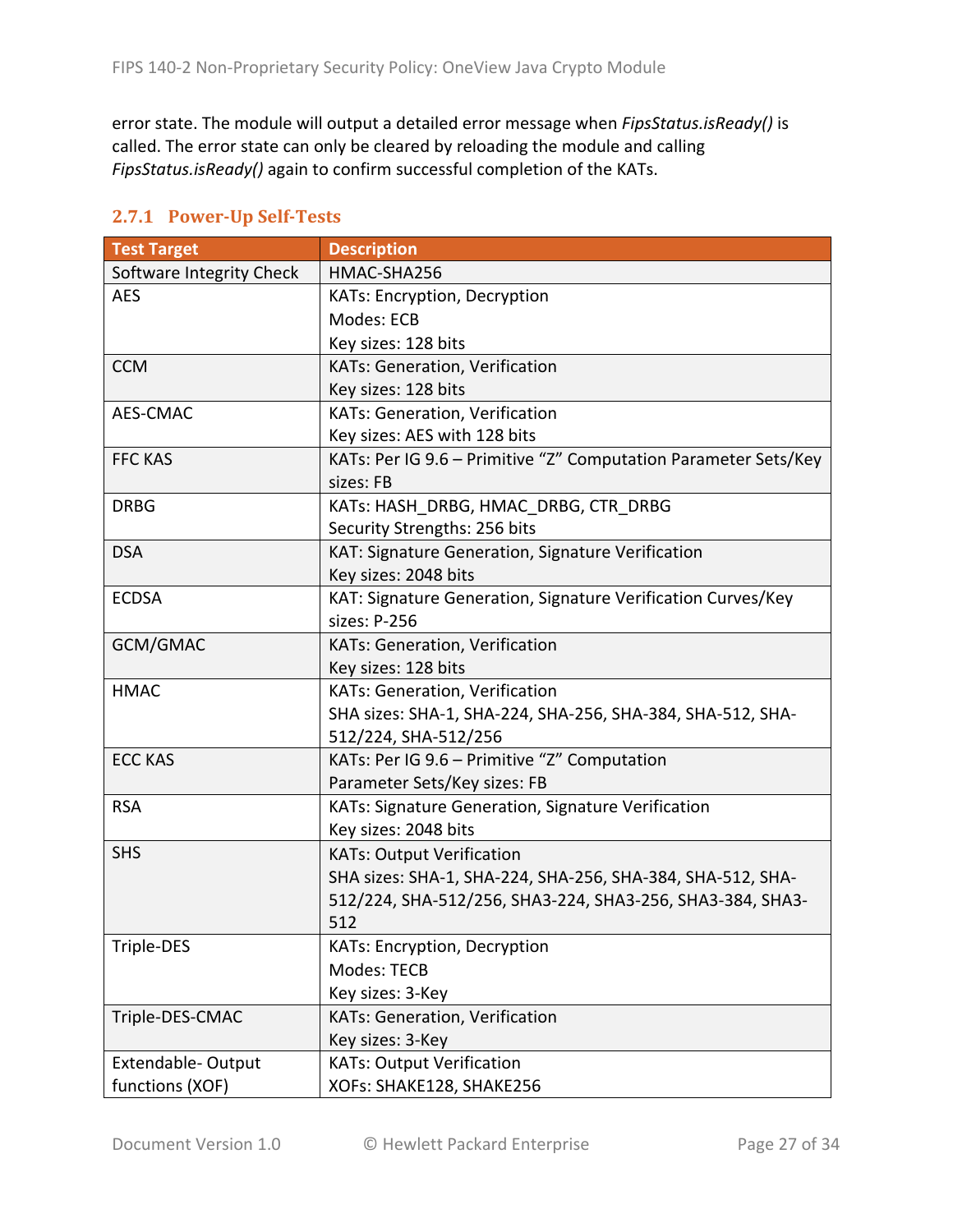| <b>Test Target</b>             | <b>Description</b>                        |
|--------------------------------|-------------------------------------------|
| Key Agreement Using RSA        | KATs: SP 800-56B specific KATs per IG D.4 |
|                                | Key sizes: 2048 bits                      |
| <b>Key Transport Using RSA</b> | KATs: SP 800-56B specific KATs per IG D.4 |
|                                | Key sizes: 2048 bits                      |

<span id="page-27-2"></span><span id="page-27-0"></span>**Table 13 – Power-Up Self-Tests**

#### **2.7.2 Conditional Self-Tests**

The module implements the following conditional self-tests upon key generation, or random number generation (respectively):

| <b>Test Target</b>        | <b>Description</b>                                        |
|---------------------------|-----------------------------------------------------------|
| <b>NDRNG</b>              | NDRNG Continuous Test performed when a random             |
|                           | value is requested from the NDRNG.                        |
| DH                        | DH Pairwise Consistency Test performed on every DH        |
|                           | key pair generation.                                      |
| <b>DRBG</b>               | DRBG Continuous Test performed when a random value        |
|                           | is requested from the DRBG.                               |
| <b>DSA</b>                | DSA Pairwise Consistency Test performed on every DSA      |
|                           | key pair generation.                                      |
| <b>ECDSA</b>              | <b>ECDSA Pairwise Consistency Test performed on every</b> |
|                           | EC key pair generation.                                   |
| <b>RSA</b>                | RSA Pairwise Consistency Test performed on every RSA      |
|                           | key pair generation.                                      |
| <b>DRBG Health Checks</b> | Performed conditionally on DRBG, per SP 800-90A           |
|                           | Section 11.3. Required per IG C.1.                        |
| SP 800-56A Assurances     | Performed conditionally per SP 800-56A Sections 5.5.2,    |
|                           | 5.6.2, and/or 5.6.3. Required per IG 9.6.                 |

<span id="page-27-1"></span>**Table 14 – Conditional Self-Tests**

#### **2.8 Mitigation of Other Attacks**

The Module implements basic protections to mitigate against timing based attacks against its internal implementations. There are two counter-measures used.

The first is Constant Time Comparisons, which protect the digest and integrity algorithms by strictly avoiding "fast fail" comparison of MACs, signatures, and digests so the time taken to compare a MAC, signature, or digest is constant regardless of whether the comparison passes or fails.

The second is made up of Numeric Blinding and decryption/signing verification which both protect the RSA algorithm.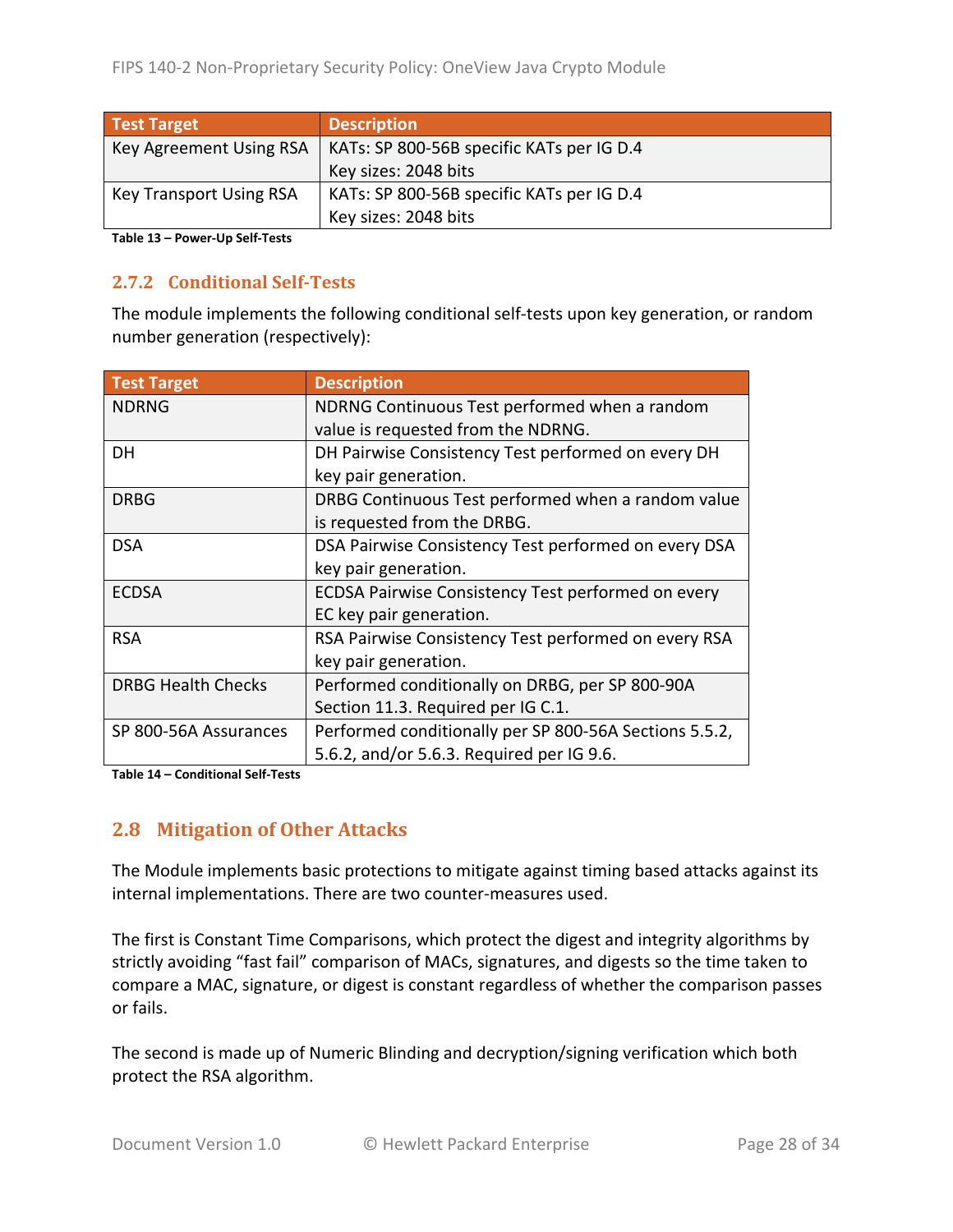Numeric Blinding prevents timing attacks against RSA decryption and signing by providing a random input into the operation which is subsequently eliminated when the result is produced. The random input makes it impossible for a third party observing the private key operation to attempt a timing attack on the operation as they do not have knowledge of the random input and consequently the time taken for the operation tells them nothing about the private value of the RSA key.

Decryption/signing verification is carried out by calculating a primitive encryption or signature verification operation after a corresponding decryption or signing operation before the result of the decryption or signing operation is returned. The purpose of this is to protect against Lenstra's CRT attack by verifying the correctness the private key calculations involved. Lenstra's CRT attack takes advantage of undetected errors in the use of RSA private keys with CRT values and, if exploitable, can be used to discover the private value of the RSA key.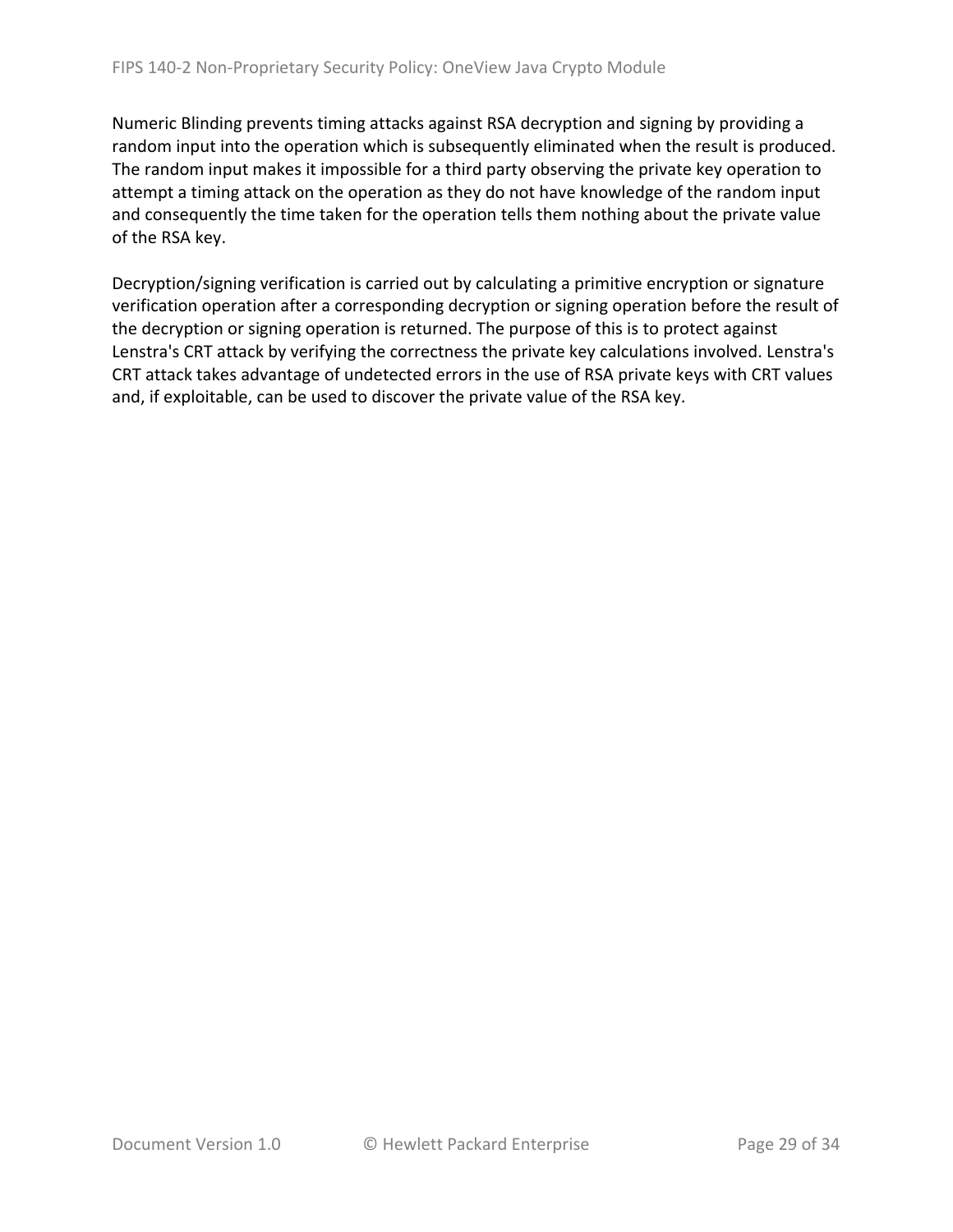### <span id="page-29-0"></span>**3 Security Rules and Guidance**

#### <span id="page-29-1"></span>**3.1 Basic Enforcement**

The module design corresponds to the Module security rules. This section documents the security rules enforced by the cryptographic module to implement the security requirements of this FIPS 140-2 Level 1 module.

- 1. The module provides two distinct operator roles: User and Cryptographic Officer.
- 2. The module does not provide authentication.
- 3. The operator may command the module to perform the power up self-tests by cycling power or resetting the module.
- 4. Power-up self-tests do not require any operator action.
- 5. Data output is inhibited during key generation, self-tests, zeroization, and error states.
- 6. Status information does not contain CSPs or sensitive data that if misused could lead to a compromise of the module.
- 7. There are no restrictions on which keys or CSPs are zeroized by the zeroization service.
- 8. The module does not support concurrent operators.
- 9. The module does not have any external input/output devices used for entry/output of data.
- 10. The module does not enter or output plaintext CSPs from the module's physical boundary.
- <span id="page-29-4"></span>11. The module does not output intermediate key values.

#### <span id="page-29-2"></span>**3.1.1 Additional Enforcement with a Java SecurityManager**

In the presence of a Java SecurityManager approved mode services specific to a context, such as DSA and ECDSA for use in TLS, require specific policy permissions to be configured in the JVM configuration by the Cryptographic Officer or User. The SecurityManager can also be used to restrict the ability of particular code bases to examine CSPs. See Section [2.1.3](#page-6-0) Module Configuration for further advice on this.

In the absence of a Java SecurityManager specific services related to protocols such as TLS are available, however must only be used in relation to those protocols.

#### <span id="page-29-3"></span>**3.1.2 Basic Guidance**

The jar file representing the module needs to be installed in a JVM's class path in a manner appropriate to its use in applications running on the JVM.

Functionality in the module is provided in two ways. At the lowest level there are distinct classes that provide access to the FIPS approved and non-FIPS approved services provided by the module. A more abstract level of access can also be gained through the use of strings providing operation names passed into the module's Java cryptography provider through the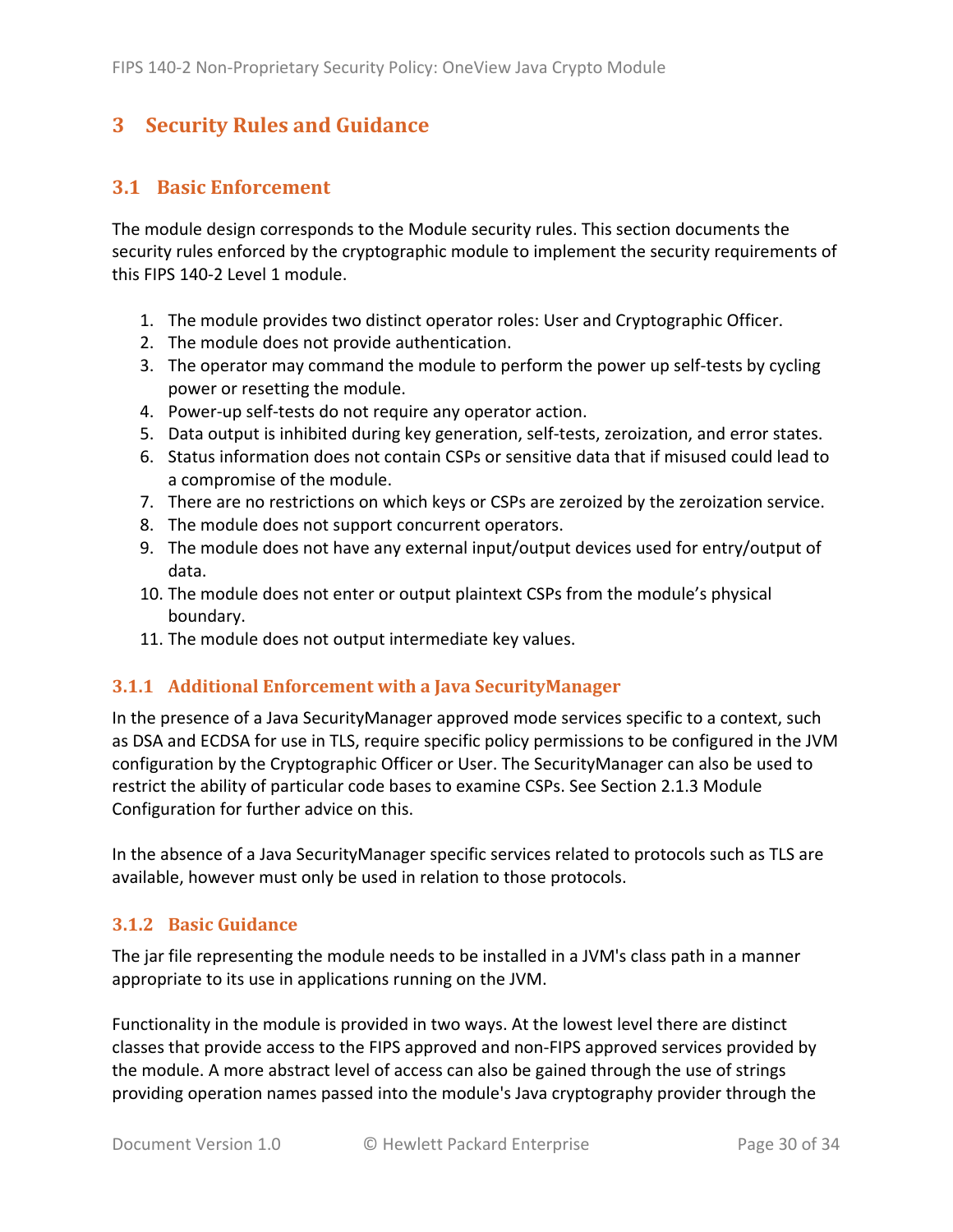APIs described in the Java Cryptography Architecture (JCA) and the Java Cryptography Extension (JCE).

When the module is being used in FIPS approved-only mode, classes providing implementations of algorithms which are not FIPS approved, or allowed, are explicitly disabled.

#### <span id="page-30-0"></span>**3.1.3 Enforcement and Guidance for GCM IVs**

IVs for GCM can be generated randomly, where an IV is not generated randomly the module supports the importing of GCM IVs.

In approved mode, when a GCM IV is generated randomly, the module enforces the use of an approved DRGB in line with Section 8.2.2 of SP 800-38D.

In approved mode, importing a GCM IV is non-conformant unless the source of the IV is also FIPS approved for GCM IV generation.

Per IG A.5, Section [2.2.1](#page-15-1) of this Security Policy also states that in the event module power is lost and restored the consuming application must ensure that any of its AES-GCM keys used for encryption or decryption are re-distributed.

#### <span id="page-30-1"></span>**3.1.4 Enforcement and Guidance for use of the Approved PBKDF**

In line with the requirements for SP 800-132, keys generated using the approved PBKDF must only be used for storage applications. Any other use of the approved PBKDF is non-conformant.

In approved mode the module enforces that any password used must encode to at least 14 bytes (112 bits) and that the salt is at least 16 bytes (128 bits) long. The iteration count associated with the PBKDF should be as large as practical.

As the module is a general purpose software module, it is not possible to anticipate all the levels of use for the PBKDF, however a user of the module should also note that a password should at least contain enough entropy to be unguessable and also contain enough entropy to reflect the security strength required for the key being generated. In the event a password encoding is simply based on ASCII a 14 byte password is unlikely to contain sufficient entropy for most purposes. Users are referred to Appendix A, "Security Considerations" of SP 800-132 for further information on password, salt, and iteration count selection.

#### <span id="page-30-2"></span>**3.1.5 Software Installation**

The module is provided directly to solution developers and is not available for direct download to the general public. The module and its host application are to be installed on an operating system specified in Section [2.6](#page-24-1) or one where portability is maintained.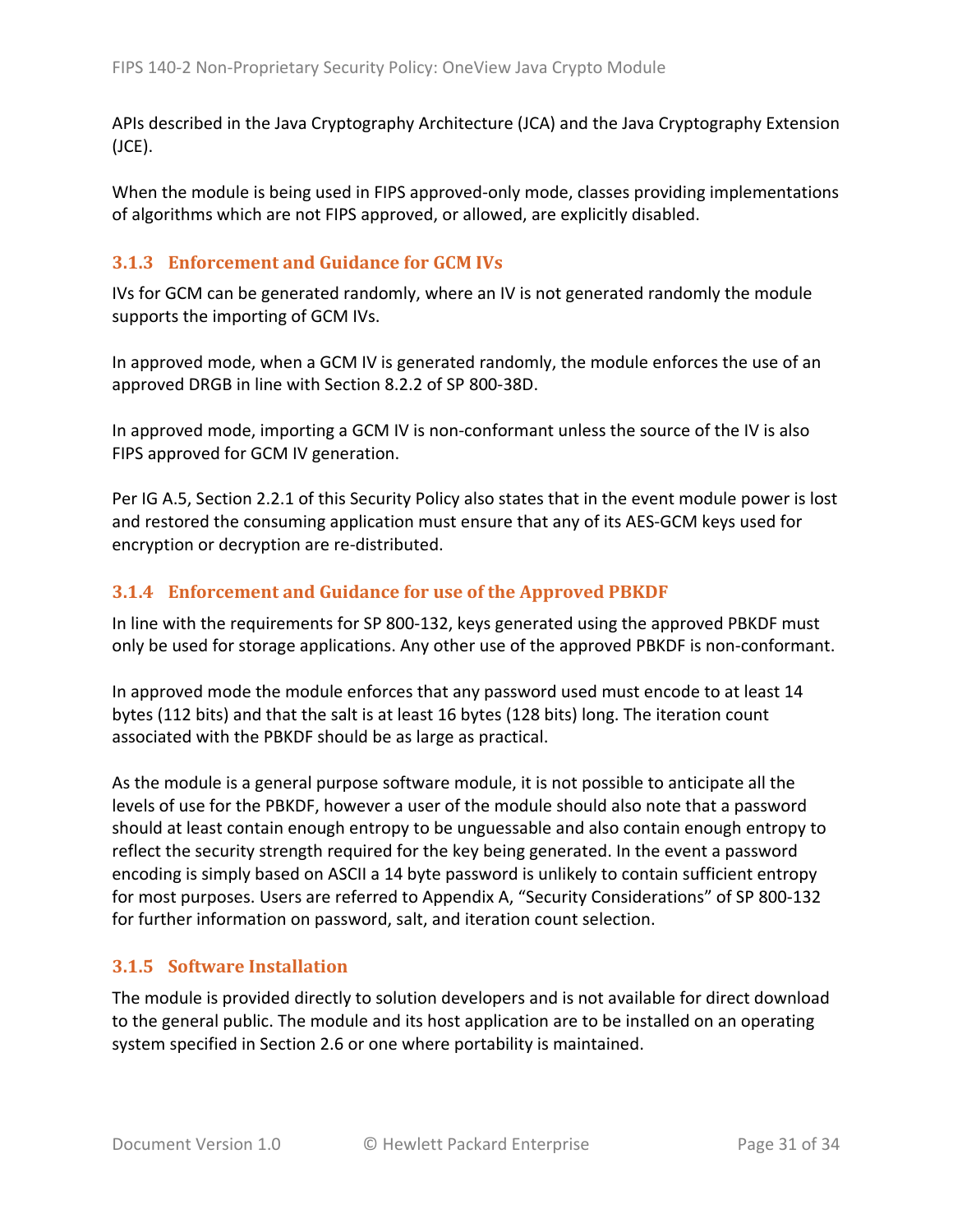# <span id="page-31-0"></span>**4 References and Acronyms**

#### <span id="page-31-1"></span>**4.1 References**

| <b>Abbreviation</b> | <b>Full Specification Name</b>                                                                                                           |
|---------------------|------------------------------------------------------------------------------------------------------------------------------------------|
| <b>ANSI X9.31</b>   | X9.31-1998, Digital Signatures using Reversible Public Key Cryptography<br>for the Financial Services Industry (rDSA), September 9, 1998 |
| FIPS 140-2          | Security Requirements for Cryptographic modules, May 25, 2001                                                                            |
| <b>FIPS 180-4</b>   | Secure Hash Standard (SHS)                                                                                                               |
| FIPS 186-3          | Digital Signature Standard (DSS)                                                                                                         |
| FIPS 186-4          | Digital Signature Standard (DSS)                                                                                                         |
| <b>FIPS 197</b>     | <b>Advanced Encryption Standard</b>                                                                                                      |
| <b>FIPS 198-1</b>   | The Keyed-Hash Message Authentication Code (HMAC)                                                                                        |
| <b>FIPS 202</b>     | SHA-3 Standard: Permutation-Based Hash and Extendable-Output                                                                             |
|                     | <b>Functions</b>                                                                                                                         |
| IG                  | Implementation Guidance for FIPS PUB 140-2 and the Cryptographic<br><b>Module Validation Program</b>                                     |
| <b>PKCS#1 v2.1</b>  | RSA Cryptography Standard                                                                                                                |
| PKCS#5              | Password-Based Cryptography Standard                                                                                                     |
| <b>PKCS#12</b>      | Personal Information Exchange Syntax Standard                                                                                            |
| SP 800-20           | Modes of Operation Validation System for Triple Data Encryption                                                                          |
|                     | Algorithm (TMOVS)                                                                                                                        |
| SP 800-38A          | Recommendation for Block Cipher Modes of Operation: Three Variants of                                                                    |
|                     | <b>Ciphertext Stealing for CBC Mode</b>                                                                                                  |
| SP 800-38B          | Recommendation for Block Cipher Modes of Operation: The CMAC Mode                                                                        |
|                     | for Authentication                                                                                                                       |
| SP 800-38C          | Recommendation for Block Cipher Modes of Operation: The CCM Mode<br>for Authentication and Confidentiality                               |
| SP 800-38D          | Recommendation for Block Cipher Modes of Operation: Galois/Counter                                                                       |
|                     | Mode (GCM) and GMAC                                                                                                                      |
| SP 800-38F          | Recommendation for Block Cipher Modes of Operation: Methods for Key                                                                      |
|                     | Wrapping                                                                                                                                 |
| SP 800-56A          | Recommendation for Pair-Wise Key Establishment Schemes Using                                                                             |
|                     | Discrete Logarithm Cryptography                                                                                                          |
| SP 800-56B          | Recommendation for Pair-Wise Key Establishment Schemes Using Integer                                                                     |
|                     | <b>Factorization Cryptography</b>                                                                                                        |
| SP 800-56C          | Recommendation for Key Derivation through Extraction-then-Expansion                                                                      |
| SP 800-67           | Recommendation for the Triple Data Encryption Algorithm (TDEA) Block                                                                     |
|                     | Cipher                                                                                                                                   |
| SP 800-89           | Recommendation for Obtaining Assurances for Digital Signature                                                                            |
|                     | <b>Applications</b>                                                                                                                      |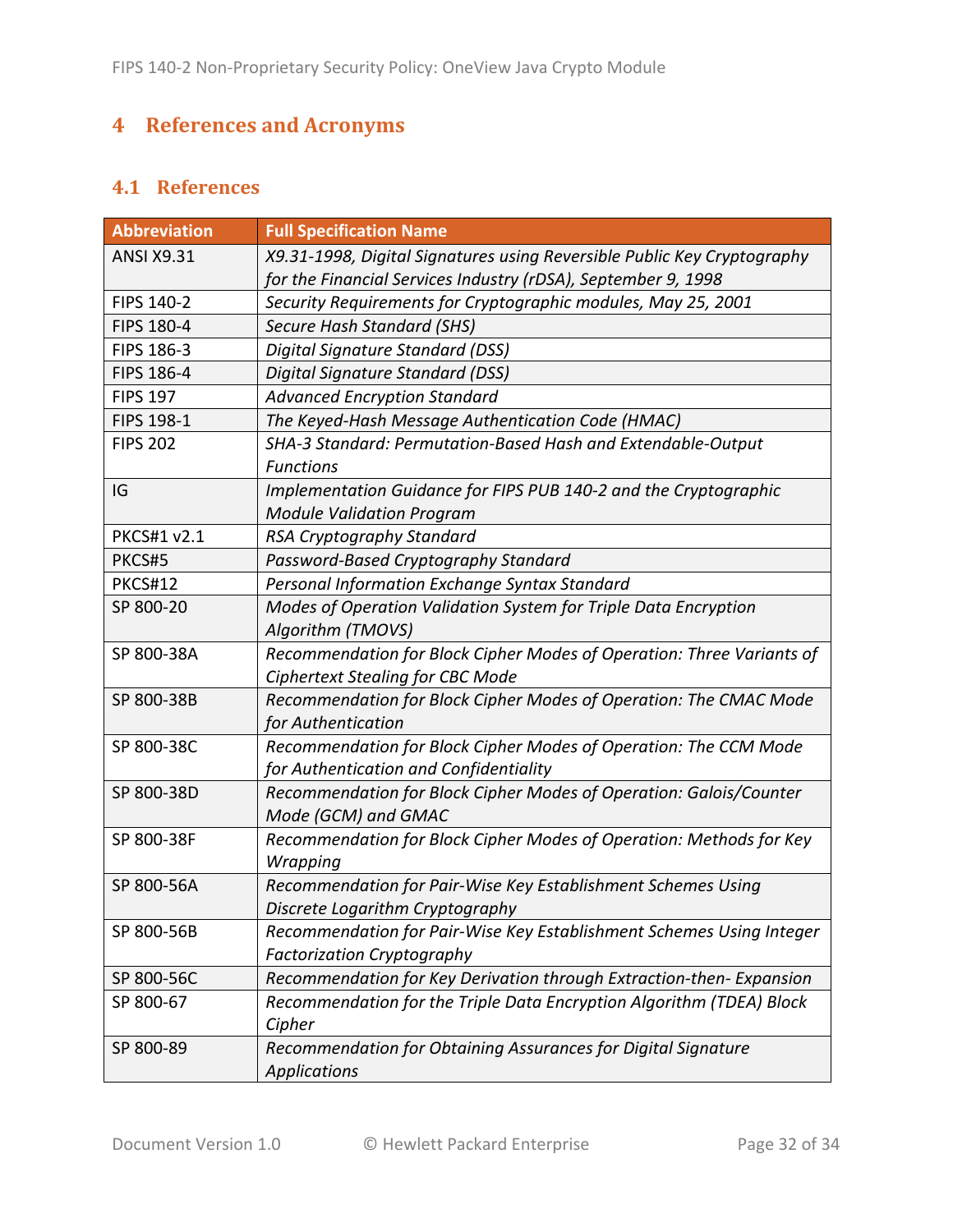| SP 800-90A | Recommendation for Random Number Generation Using Deterministic |
|------------|-----------------------------------------------------------------|
|            | <b>Random Bit Generators</b>                                    |
| SP 800-108 | Recommendation for Key Derivation Using Pseudorandom Functions  |
| SP 800-132 | Recommendation for Password-Based Key Derivation                |
| SP 800-135 | Recommendation for Existing Application-Specific Key Derivation |
|            | <b>Functions</b>                                                |

<span id="page-32-0"></span>**Table 15 – References**

#### **4.2 Acronyms**

The following table defines acronyms found in this document:

| <b>Acronym</b>  | <b>Term</b>                                    |
|-----------------|------------------------------------------------|
| <b>AES</b>      | <b>Advanced Encryption Standard</b>            |
| API             | <b>Application Programming Interface</b>       |
| CBC             | <b>Cipher-Block Chaining</b>                   |
| <b>CCM</b>      | Counter with CBC-MAC                           |
| <b>CDH</b>      | <b>Computational Diffie-Hellman</b>            |
| <b>CFB</b>      | Cipher Feedback Mode                           |
| <b>CMAC</b>     | Cipher-based Message Authentication Code       |
| <b>CMVP</b>     | Cryptographic Module Validation Program        |
| CO              | Crypto Officer                                 |
| <b>CPU</b>      | <b>Central Processing Unit</b>                 |
| CS              | <b>Ciphertext Stealing</b>                     |
| <b>CSP</b>      | <b>Critical Security Parameter</b>             |
| <b>CTR</b>      | Counter-mode                                   |
| <b>CVL</b>      | <b>Component Validation List</b>               |
| <b>DES</b>      | Data Encryption Standard                       |
| DH              | Diffie-Hellman                                 |
| <b>DRAM</b>     | <b>Dynamic Random Access Memory</b>            |
| <b>DRBG</b>     | Deterministic Random Bit Generator             |
| <b>DSA</b>      | Digital Signature Algorithm                    |
| <b>DSTU4145</b> | Ukrainian DSTU-4145-2002 Elliptic Curve Scheme |
| EC              | <b>Elliptic Curve</b>                          |
| ECB             | <b>Electronic Code Book</b>                    |
| ECC             | <b>Elliptic Curve Cryptography</b>             |
| <b>ECDSA</b>    | Elliptic Curve Digital Signature Algorithm     |
| <b>EMC</b>      | <b>Electromagnetic Compatibility</b>           |
| <b>EMI</b>      | Electromagnetic Interference                   |
| <b>FCC</b>      | <b>Federal Communications Commission</b>       |
| <b>FIPS</b>     | <b>Federal Information Processing Standard</b> |
| <b>GCM</b>      | Galois/Counter Mode                            |
| <b>GMAC</b>     | <b>Galois Message Authentication Code</b>      |